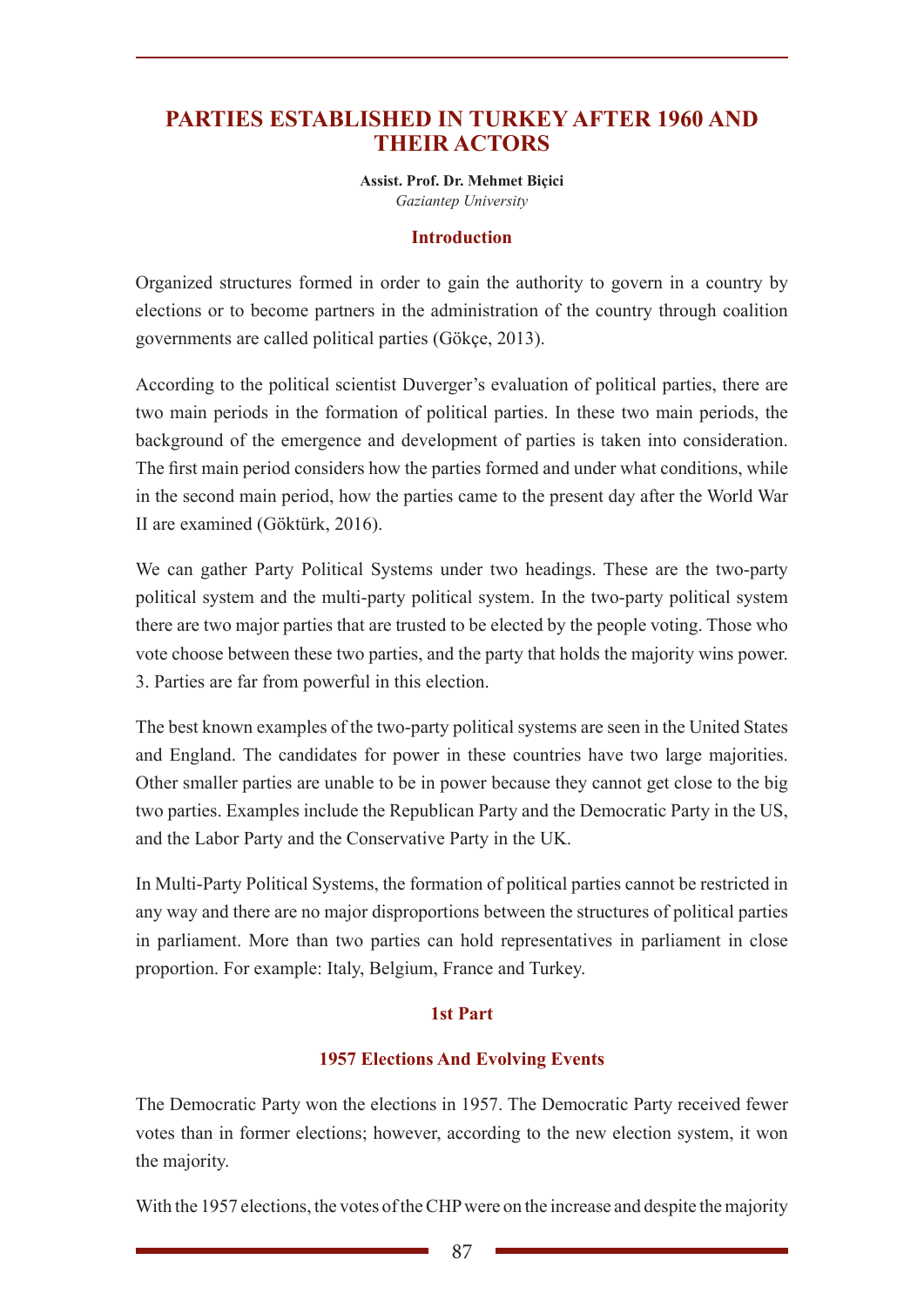structure in the electoral system, they managed to get a high number of members into the parliament. Considering the poor economic situation in the country, it was possible that the CHP would win the next election (Akşin, 2007). However, Menderes and his friends could not accept or accept the possibility of losing the election. With the new law adopted in 1956, the DP government prohibited opposition leaders from holding rallies outside the elections, and restricted the meetings to be held in closed environments with the permission of the local administrators. In fact, during those years, the CHP Secretary General was arrested for 6 months on the allegation that he performed a demonstration march during his trip to Trabzon (Bulut, 2009). While this is the case in the country, opposition to the DP power has become increasingly difficult.

These pressures could have been the pressures of law enforcement officers, administrators, prosecutors and courts, as well as harsh attitudes of the DP partisans. These included a physical attack against İnönü, which was possibly even an intention to kill him. The activities planned by the CHP in İzmir were blocked and the DP partisans attacked the Demokrat İzmir newspaper. While İnönü was on his way to the city from the airport in Istanbul, DP partisans with their clubs gathered in Topkapı. These events were prohibited from appearing in newspapers, and newspapers had blanked-out columns (Akşin, 2007).

# **The Previous Political Actors Of The Period And The Political Events**

# **Effecting The Period**

# Mahmut Celalettin Bayar

Celal Bayar was the third President of the Republic of Turkey. Since the years of the national struggle, he was active in politics alongside Atatürk.

During World War I, while Mahmut Celal Bayar was the clerk of Izmir Union and Progress Party, he started to work for the armed struggle, anticipating the start of the Greek occupation after the signing of the Armistice of Mondros. He played an active role in the establishment of the Turkish Revolutionaries of the Aegean region under the pseudonym Galip Hodja and served as a Deputy of Saruhan in the Last Ottoman Parliament. After the acceptance of the National Pact, the Allies occupied Istanbul.In the last term of the Ottoman Parliament since the breakup, Mustafa Kemal Pasha joined the Grand National Assembly of Turkey on April 23, 1920 (Özgen, 2007).

During the War of Independence, Celal Bayar worked in the Ministry of Economics of the Ankara Government and also in the Ministry of Public Works and the Ministry of Foreign Affairs by proxy. Upon the completion of the War of Independence with the victory of August 30, Celal Bayar took part as an advisor in the delegation to the Lausanne Peace Negotiations. After the declaration of the Republic on October 29, 1923,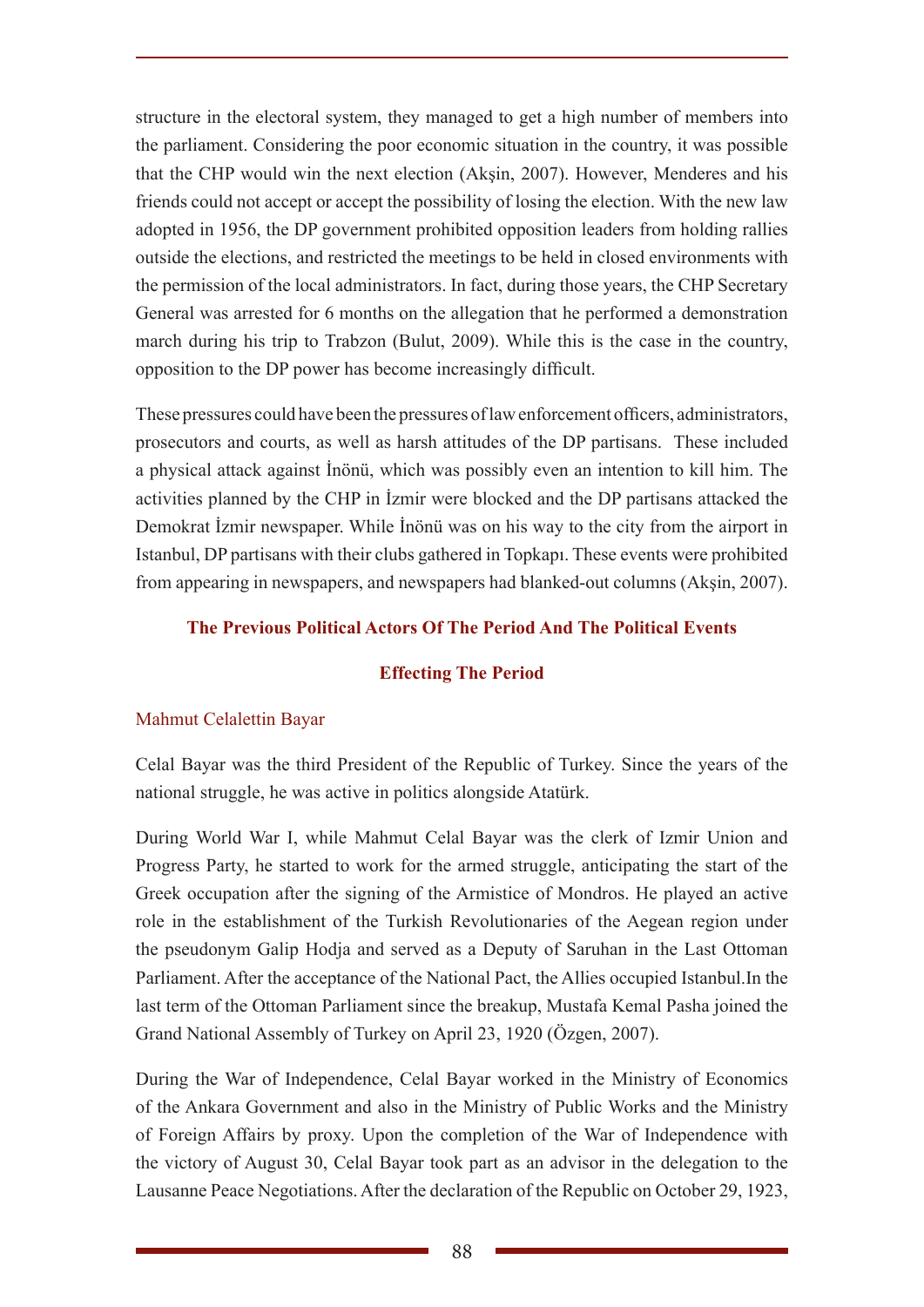he was made Minister of Development and Housing, and on the proposal of President Mustafa Kemal Pasha, in 1924, he resigned from the Ministry and was given the task of establishing İşbank. With Celal Bayar as general manager, İşbank opened many branches in the country, enabling the establishment and advancement of national banking in the country. İşbank opened branches abroad and ensured the development of exports thanks to its successful policies in the financial field (Ahmad F. , 2012).

Celal Bayar, who served as the General Manager of İşbank until 1932 and achieved significant success in the development and industrialization of the country, was brought to the Ministry of Economics by Mustafa Kemal Pasha in 1932. Celal Bayar, who served as the Minister of Economics until 1937, played a major role in the industrialization and development of the country and provided Turkey with a foreign trade surplus in exports. Within the framework of the Statism Policy, he established glass factory, paper factory and many weaving factories, chemical and coal industries, started the construction of Karabük Iron and Steel Factory, made the first domestic steamship in Turkey and made the shipyards to produce ships.

Celal Bayar, who was appointed as the Prime Minister by Atatürk in 1937, continued this duty until the death of Atatürk. During the period when Bayar was Prime Minister, the Hatay problem was solved, Denizbank was established to help finance the developments in the maritime industry, and studies were made in the arms trade industry gauging the forthcoming World War II. Relations were improved with Balkan states, Edirne's unarmed status was ended and the Turkish army entered Edirne (Avcıoğlu, 1971). The day following the death of Atatürk on November 10, 1938, Ismet İnönü was elected as the President on November 11, 1938. During this time of transition to the İnönü period, Bayar served as Prime Minister for three months by accepting the offer from President İnönü so that the regime would not be compromised and Atatürk's funeral ceremony could be carried out with the appropriate attention, but he later resigned from his post as Prime Minister (Özgen İ. F., Cumhuriyet Dönemi Celal Bayar'ın Siyasi ve İktisadi Faaliyetleri (1923-1960), 2007).

In 1945 after World War II, Celal Bayar was forced to resign from the Party as a result of his opposition within the CHP. In order to reflect the democratic movement in the opposition movement in the country and to change the power through democratic means he established the Democrat Party in 1946 together with Refik Koraltan, Mehmet Fuat Köprülü and Adnan Menderes (Özgen İ. F., Cumhuriyet Döneminde Celal Bayar'ın Siyasi ve İktisadi Faaliyetleri (1923-27 Mayıs 1960), 2007). He was elected president on May 22, with the Democratic Party winning the election on May 14, 1950 (Kutay, 1982).

During his presidency, Bayar was closely involved in foreign policy and the preservation of Atatürk's spiritual existence and ensured the adoption of the Law on the Protection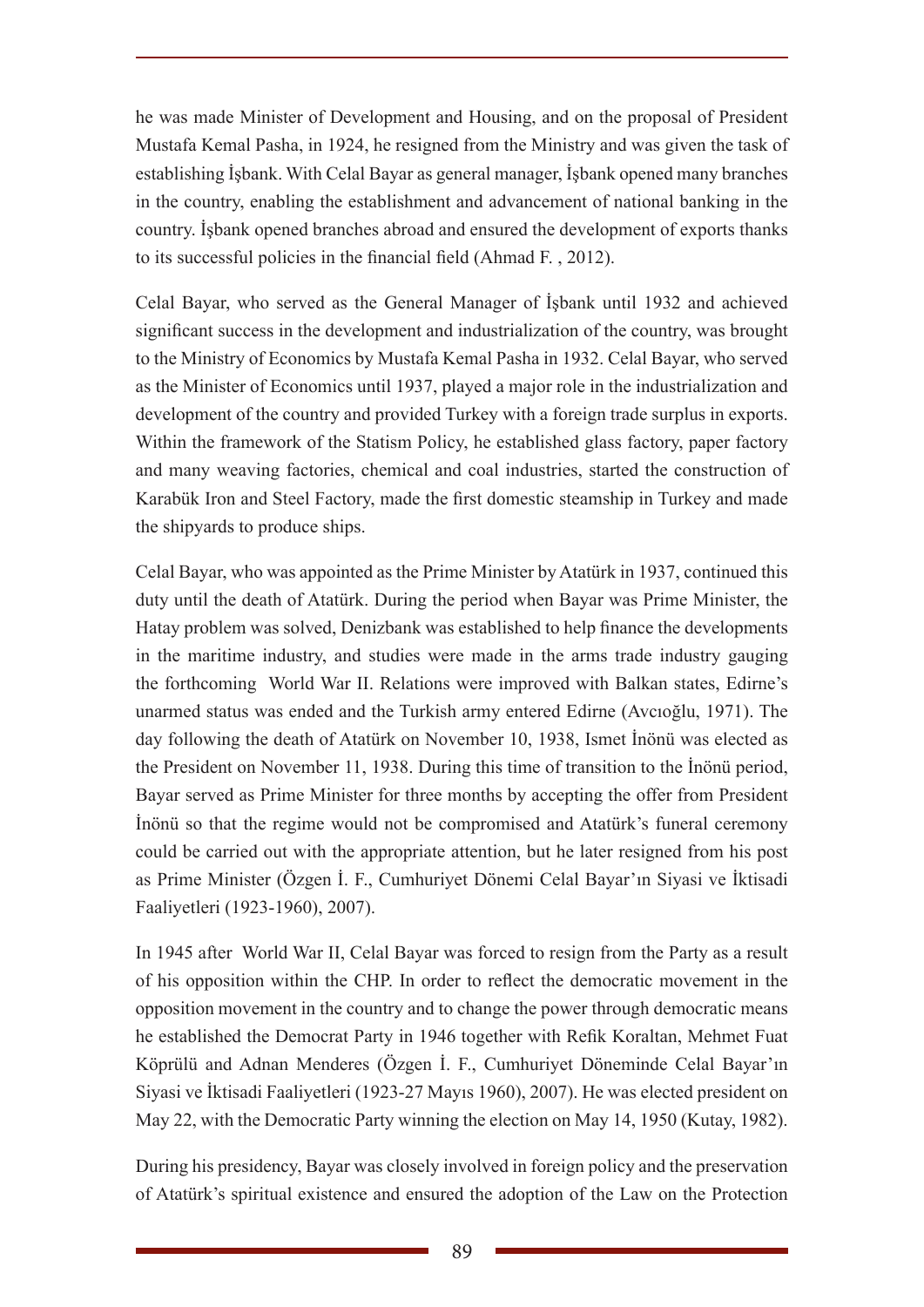of Atatürk. Furthermore, the construction of Anıtkabir was completed and the body of Atatürk was moved to the new place, Anıtkabir, with a ceremony held on November 10, 1953. During this period, troops were sent to Korea, Turkey joined NATO and Turkey's rights on Cyprus were protected in foreign policy.

With the London and Zurich agreement signed by Britain, Greece and Turkey in 1960, Turkey's rights in Cyprus were protected.With the Guarantee agreement, Turkey was accepted to be a guarantor state for the protection of the rights of the Turkish Cypriots; and the first Turkish military unit was sent to Cyprus. On May 27, 1960, President Celal Bayar was removed from his post as a result of a government coup by a number of lowerlevel officers belonging to the Turkish Armed Forces, breaking the chain of command (Özgen İ. F., Cumhuriyet Döneminde Celal Bayar'ın Siyasi ve İktisadi Faaliyetleri (1923-27 Mayıs 1960), 2007).

# Adnan Menderes

Menderes, who was born in Aydın in 1899, started his education in the Primary School of Union and Progress in Izmir and continued his education in Izmir American College (Tanrıöver, 2018). He entered Ankara Law School in 1931 after being elected as a CHP Aydın member of parliament and graduated in 1935 (Günver & Akdağ, 2013). Adnan Menderes, even though he served in a branch of the SCF (Free Republican Party) for a short time in 1930, following his dissolution by the president of the Free Republican Party, Fethi Okyar, passed to the CHP and was elected as an Aydin member of parliament from the CHP in the elections of 1931 (Haber, 2019). Menderes, when he was a member of parliament in the CHP, made his most vehement opposition during the "farmers grounding law" negotiations and as a result of this opposition was expelled from the CHP in 1945 due to intra-party opposition (İnan, 2002).

Menderes, who was expelled from the party together with Fuad Köprülü, Refik Koraltan and Celal Bayar from the CHP in 1945, took part in the establishment of the DP. The elections scheduled to be held in 1947 were arranged to take place one year early by the CHP, which led to the CHP winning the election with 85%. Menderes entered the parliament again as Kütahya member of parliament from the Democratic Party lists. In the 1950 election, which was described by many as the "White Revolution", the DP came out as the first party and Menderes was elected as the chairman of the Democratic Party. During Menderes's tenure as a chairman, very serious events developed in Turkey and Turkey went through critical phases (Arslan, Çağırcı, & Albayrak, 2017).

The events of September 6-7, which left deep scars in the political history of Turkey, have been cited as one of the most important set of events in the period of Menderes's attrition. During the negotiations in England on the Cyprus issue, several newspapers in Istanbul on September 6, 1955 reported that a bomb had been dropped on Atatürk's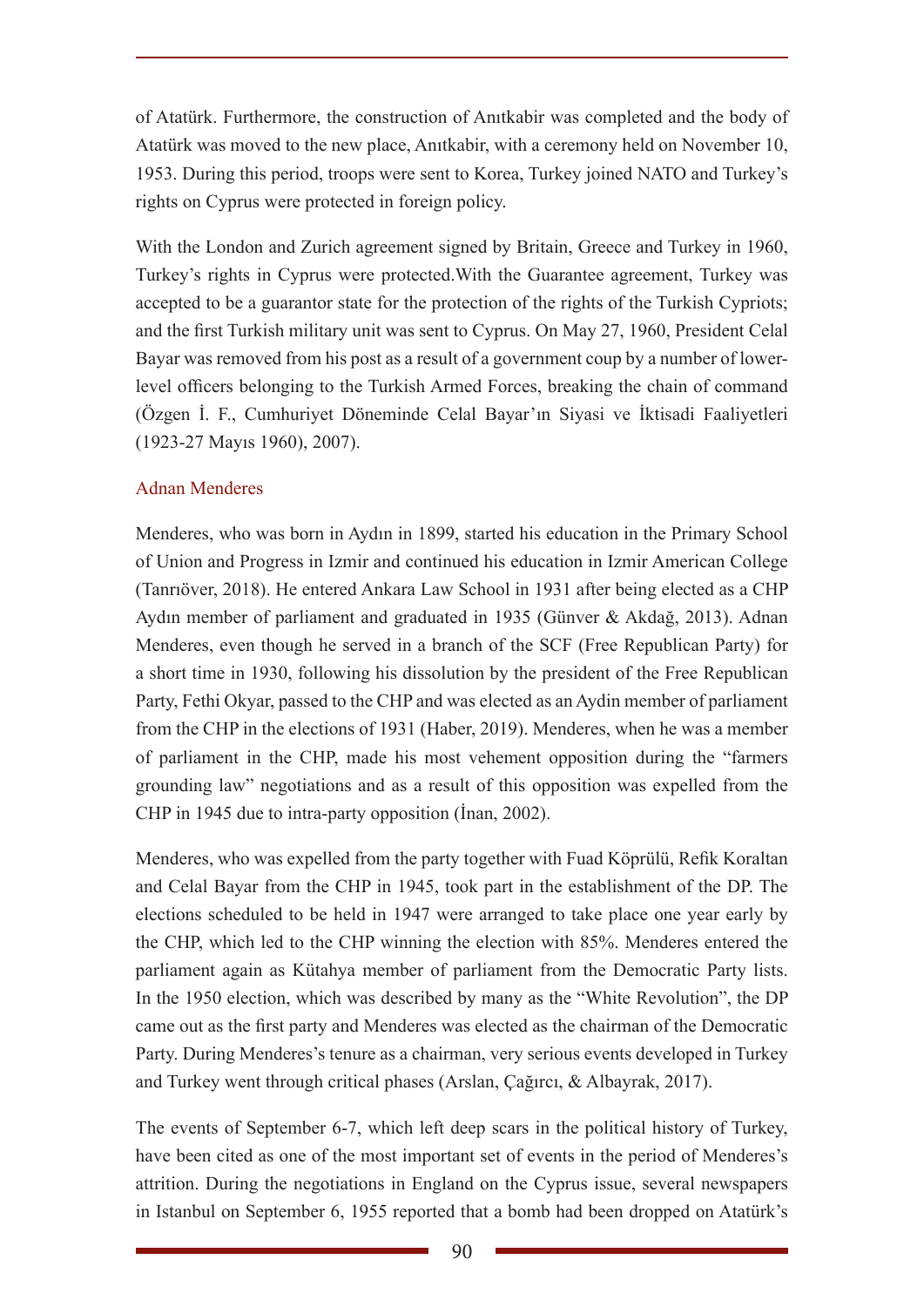House in Thessaloniki, the birthplace of Atatürk. Shortly after that, especially in the reactions directed against the Greeks, 73 churches, 8 holy springs, 1 synagogue, 2 monasteries, 4,340 shops, 110 hotels and restaurants, 21 factories and 3,600 houses were attacked and 1 priest was killed during the events (Demirer, 2018). As a result of these events, an extraordinary meeting decision was taken in the TBMM (Turkish Grand National Assembly). Deputy Prime Minister Fuad Köprülü, speaking on behalf of the government, stated that the government was aware of the events experienced, but explained that it was not known what day and time the meeting would be (Arslan, Çağırcı, & Albayrak, 2017).

In 1960, with the increase of student movements and the constant upheaval of groups dissatisfied with the administration caused the army to seize the administration. When the Turkish Armed Forces made a statement on May 27, 1960, Menderes who was in Eskişehir and those around him were arrested and brought to Ankara. Menderes was detained in Ankara for a while and then sent to Yassiada for trial (Topçu & .Topçu Akılmak, 2017).

The High Court of Justice, a court established by the junta who carried out the coup of May 27 tried Menderes and his friends for 9 months and 27 days. As a result of these trials, 14 people were executed and 31 were sentenced to life imprisonment. However, the National Unity Committee withdrew the death sentences of those other than Celal Bayar, Adnan Menderes, Hasan Polatkan and Fatin Rüştü Zorlu, while Celal Bayar's sentence was commuted to life imprisonment due to age limit. The court sentenced 418 defendants to prison sentences ranging from 6 months to 20 years or acquittal (Stratejik Düşünce Enstitüsü, 2010).

Adnan Menderes was executed on September 17 1961 when the decision about Menderes was approved by the National Unity Committee. 29 years after this period, which created a dark era in the history of Turkish democracy, on September 17, 1990, their bodies were taken from İmralı and transported to the mausoleum at Topkapı exit in Istanbul in a ceremony attended by the President and high state officials (İlyas & Sema, 2017).

# Alparslan Türkeş

Alparslan Türkeş is the founder of the Nationalist Movement Party. He was born in the Haydarpaşa neighborhood of Nicosia in November 1917. The childhood years of Alparslan were a time of increasing daily oppression and persecution for Turkish Cypriots. Alparslan came to Istanbul with his family in 1933 (Günal, 2018). Alparslan Türkeş, who passed the staff examinations in 1951 and graduated from the Military Academy as a Staff Major in 1955, read on the radio in Ankara, the declaration that the National Unity Committee had seized administration from the state on May 27, 1960 and he was made the undersecretary of the Prime Ministry of the newly established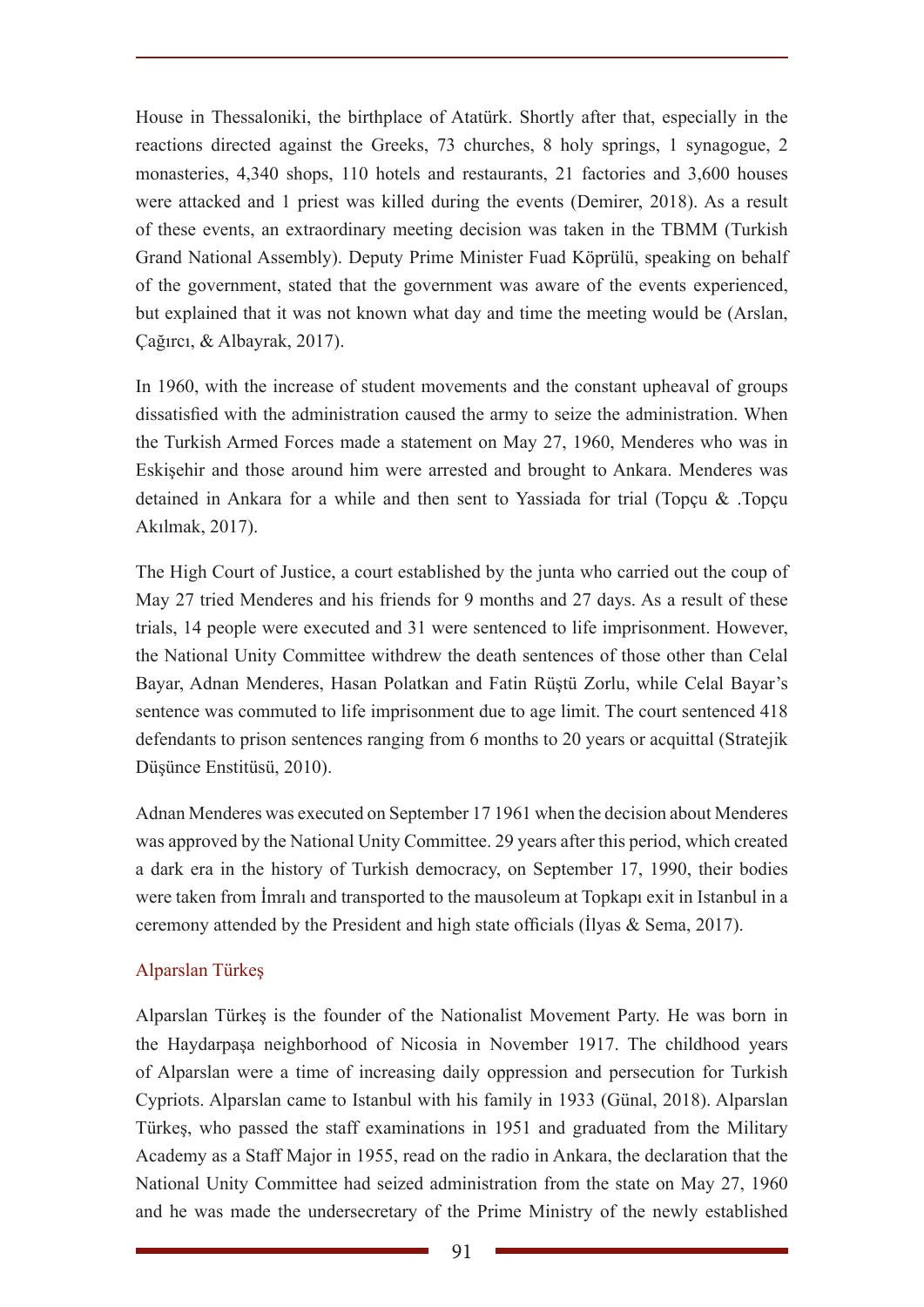government (Başbuğun Hayatı, 2019). Shortly after the coup, disagreements began to form within the Committee and these disagreements were shaped by two groups. The first group wanted to leave the power to the civilians and the second group, including Alparslan Türkeş, wanted the military administration to remain in power for a while longer. The fact that these differences of opinion were in the same political organization caused the committee to be unable to work after a while. However, the other wing of the committee quickly liquidated the nationalist-conservative officers affiliated with Türkeş, known as the 14s, and sent them abroad (Bayraktar, 2016). Türkeş returns to Turkey in 1963. They join the Republican Peasant Nation Party in 1963. He is elected leader of the party in 1965. On the eve of the 1969 general elections, the name of the party was adopted as the Nationalist Movement Party (MHP) and Türkeş was elected as a member of parliament of Adana, becoming the only MHP member of parliament in the assembly and continuing the struggle of nationalist Turkey. He founded Grey Wolves and started to organize patriotic youth. Başbuğ was re-elected as a member of parliament in the 1975 and 1977 general elections and took part in the governments of the 1st Nationalist Front and the 2nd Nationalist Front. Başbuğ Türkeş, who was imprisoned in Mamak prison for 5 years, was exiled in 1985 and later acquitted following a death sentence. He was elected chairman of the Nationalist Labor party in 1987. As a result of the election alliance in the 1991 general elections, he was elected as a Yozgat member of parliament. The MHP, which participated in the 1995 general election alone, could not get the electoral threshold of 10%. Başbuğ Alparslan Türkeş died on 4 April 1997 (Başbuğun Hayatı, 2019).

#### **The Constitution Of 1961**

The Constitution of 1961, which has the distinction of being the 3rd Constitution of the Republican History, was adopted by the referendum held in 1961 after the coup on May 27, 1960 by the commission established by the Committee of National Unity on the grounds that the 1924 Constitution could not adequately respond to the needs of the multi-party order of the period and entered into force on July 9, 1961. During the formation of the constitution achieved in these years, the TBMM was dissolved and the 1924 Constitution was abolished. Many people were arrested, especially the President of the time, Celal Bayar, and the Prime Minister, Adnan Menderes. Provisional laws were enacted by the National Unity Committee in order to eliminate the gaps in the field of Execution and Legislation. In addition, a House of Representatives using the powers of the TBMM was formed together with the National Unity Committee and work on the Constitution was started in this direction. The constitutional works, which were finalized in 1961, were submitted to public voting and were accepted and put into force by a vote of 60% against 40% (Dunbay, 2016).

The 1961 Constitution is one of the most liberal and pluralist constitutions in Turkish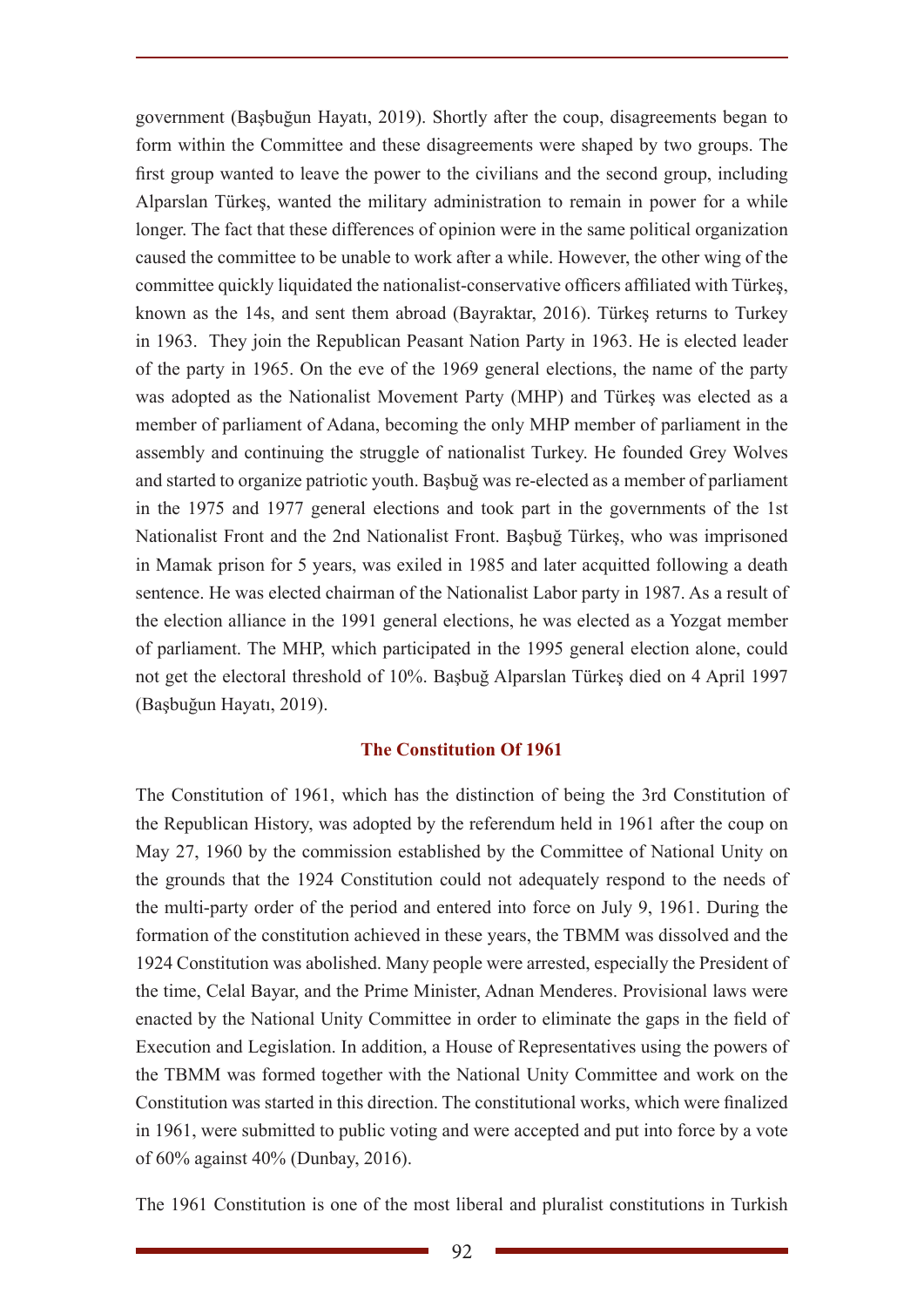constitutions due to its articles and ideas. In this constitution, for the first time, the principle of separate control of each of the Legislative, Executive and Judiciary structures was implemented. Legislative, Executive and Judiciary mechanisms have been separated from each other and made more systematic and functional. In the 1961 Constitution, the principle of pluralistic democracy was highlighted and it's purpose was to spread democracy to the grass roots. Judicial independence was strongly focused and necessary steps were taken to conduct judicial proceedings in a healthy manner. The Grand National Assembly of Turkey, unlike other councils have a dual structure. The election procedures of these two parties, shaped as the Senate of the Republic and the National Assembly, have been different. In 1961, the Constitutional Court was established to ensure control and judicial control but also to prevent constitutional violations. The Constitutional Court, not Parliament, has looked at whether the laws adopted since the opening of the Constitutional Court are in accordance with the constitution. At the same time, in order to provide more comfortable working conditions for judges, some amendments were made to their personal rights and security. The Council of State, which is a constitutional court was given the task of trying to control all the actions of the Executive structure. The feature of being the only body that holds the right of sovereignty of the TBMM has been abolished and parliament has become one of the structures that use sovereignty. The fundamental rights and freedoms of individuals are guaranteed by this constitution. This right constitutes perhaps one of the most important innovations (Birol, 2012).

Provisions that ensure the safe operation of political parties and highlight the importance of political parties were also mentioned for the first time with the 1961 Constitution. The 1961 Constitution first mentioned political parties with the article of "political parties are indispensable to democratic life." This is also important in terms of highlighting the pluralist structure in democracy. The right of workers and civil servants to form unions and the right to strike was also recognized by this constitution (Aslan, 2019).

Apart from these, the State Planning Organization was also established and universities and TRT (Turkish Radio and Television Association) became an autonomous structure. It is particularly remarkable because of the fact that universities are an autonomous structure, showing the importance of the 1961 constitution to freedom and freedom of expression. The right to form associations and organize demonstrations without prior permission of the 1961 constitution has also been some of the other important rights. Recognition of the right to organize demonstrations without permission, especially for the masses and groups who wish to express their administrative dissatisfaction within the framework of legal limits, once again demonstrates the importance given to freedom by the 1961 constitution. Failure to grant this right to permission was aimed to prevent those in power from becoming oppressive and an administration that does not grant freedom to individuals (Birol, 2012).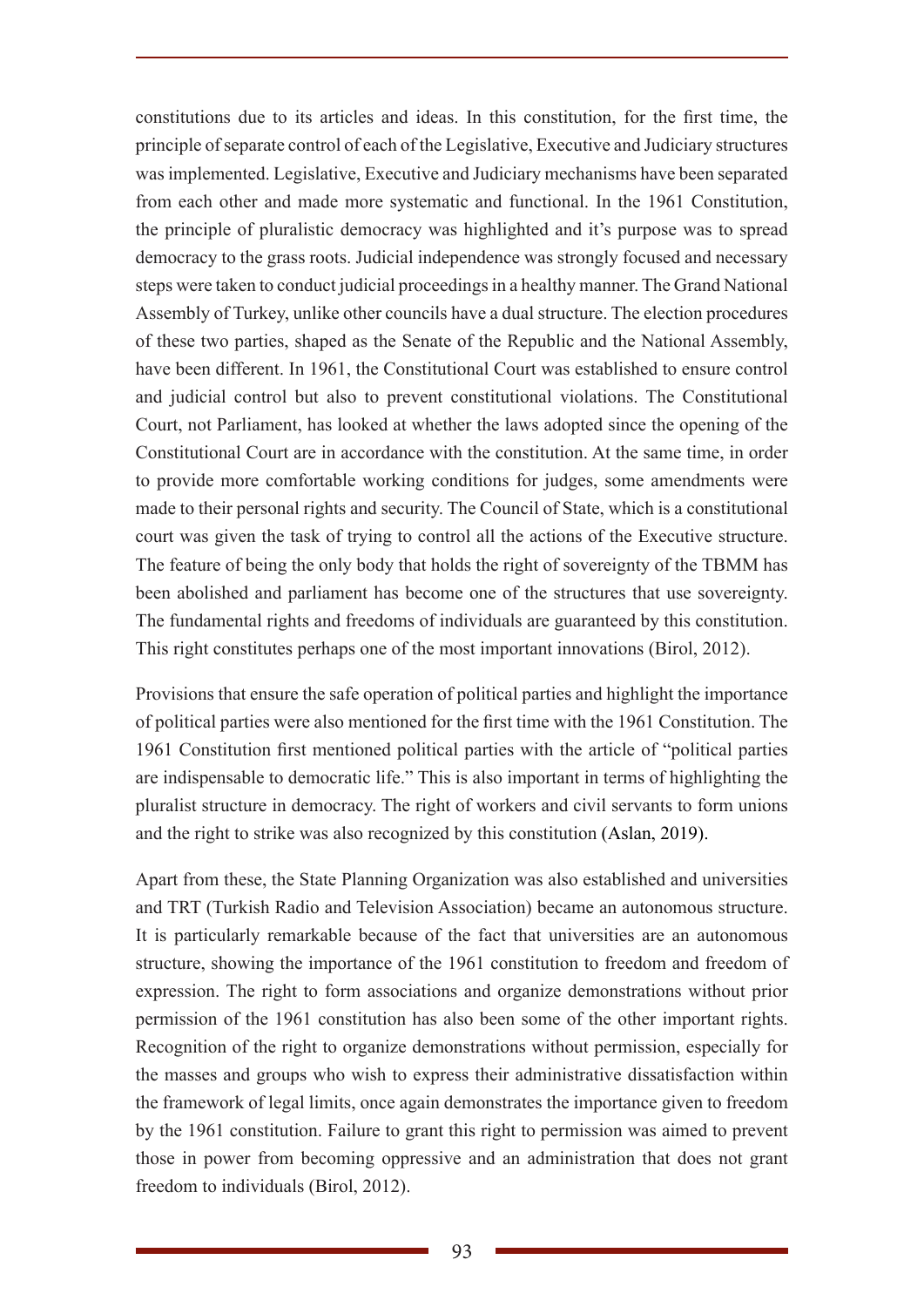The powers of local governments were slightly increased compared to the 1924 Constitution and the activeness was opened to local governments on certain issues. The principle of the social state has been added to this Constitution and some directions have been made in the Constitution for the steps that the state will take to implement the principle of the social state.

When we reached the 1970s, the libertarian situation in the country was found by some groups to be extremely libertarian and was not welcome. In 1961, objections were raised that the constitutional system could no longer be continued with the current political and social order. Political problems and increasing terrorist incidents also supported this attitude of some groups. As a consequence the Turkish Armed Forces issued a memorandum to the Justice Party under Süleyman Demirel, and the government had to resign. This memorandum also introduced a number of amendments to the 1961 Constitution. The amendments such as granting the Council of Ministers the authority to issue a Decree, decreasing the autonomy given to universities, completely abolishing the autonomy of TRT, removing the trade union rights of the civil servants and increasing the powers of the Military High Administrative Court have shown the libertarian mood embodied by the Constitution of 1961 and the 1971 memorandum (Özbudun, 2014).

By September 12, 1980, the Turkish Republic faced its 2nd Military Coup in its history and the 1961 constitution had to share the same fate as the 1924 Constitution and was replaced by the less libertarian 1982 constitution.

#### **2nd Part:**

#### **Political Actors And Events After 1960**

#### Süleyman Demirel

Süleyman Demirel was born on November 1, 1924 in Isparta, İslamköy. His father influenced Suleyman Demirel going to secondary school after finishing primary school. Demirel attended high school in Afyon. He completed his undergraduate studies at Istanbul Technical University. After his undergraduate education, his first work experience was at İSKİ (Istanbul Municipality Waterworks), and he was assigned to the Electricity Survey Office because of his free boarding education. After the 1960 military coup, he had to resign from his post in the DSİ (State Hydraulic Works) and was subjected to various investigations. After demobilization in 1962, he started to deal with construction works. During these periods, Demirel won many construction tenders (Karabakkal, Siyasal Liderlik ve Süleyman Demirel Örneği, 2019). Demirel was elected as a member of the GİK (General Administrative Board) at the 1st Great Congress of the AP (Justice Party) in 1962 and was appointed to the Presidency of the organization. On March 23, 1963, when Celal Bayar was released from Kayseri Prison, the AP Headquarters was stoned.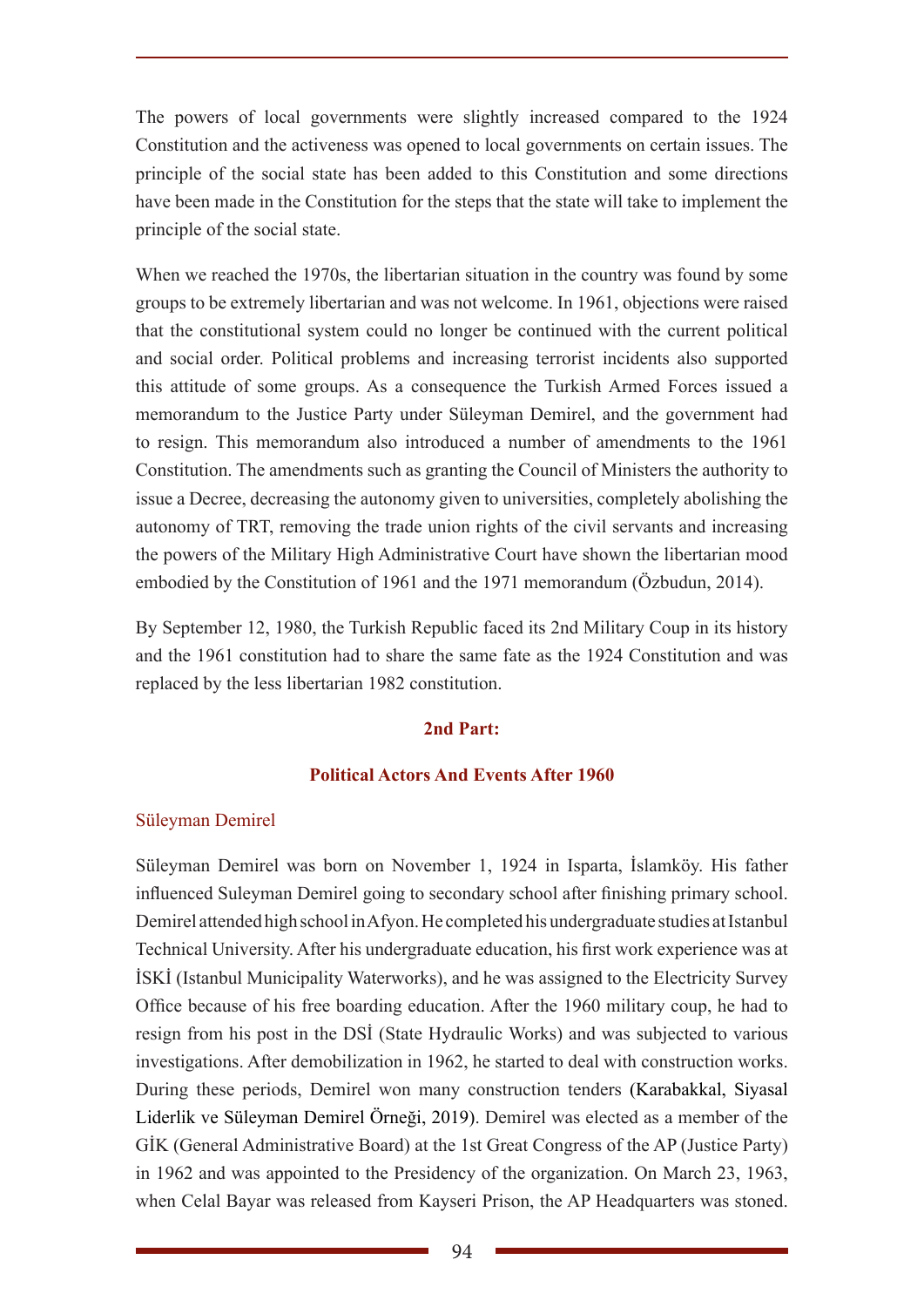Demirel, who was in the headquarters during this event, resigned from the AP GİK membership and took a break from politics (Çavuşoğlu, Anavatan Partisi İle Doğru Yol Partisi'nin Karşılaştırmalı Analizi, 2010). Following the death of the AP President on June 6, 1964, he was nominated for the presidency at the 2nd Grand Congress of the AP on November 27, 1964 (Çavuşoğlu, 2016).

#### Justice Party And Süleyman Demirel

The Justice party, which won power in 1965-71 by ending the period of coalitions as a single party, was founded in 1961 under the leadership of retired General Ragıp Gümüşpala. The army was pleased that an honorable member had formed a party. However, there were people in the party who adhered to the tradition of the Democratic Party. When Gümüşpala died in 1964, Süleyman Demirel was unexpectedly elected party leader by gaining their support. As soon as Demirel entered political life, he declared himself "the enemy of communism" and implemented aggressive policies especially against TIP (Labor Party Of Turkey). In the mid-1960s and during his years in power, he pursued a two-faced policy against the rising left. Although AP governments seem to tolerate the demonstrations of students and workers, they ignored their progress and looked after those who increased the right-wing militias they had deceived to become the deputy of the security forces and unleashed them on the student and workers' communities (Turgut, 1992).

# **Left Of Center in Chp**

# **From the 1950s to "Left of Center"**

The CHP did not think it would lose the 1950 elections and did not want to believe that it had lost after the elections. The party had not yet been in opposition, and this was not a situation it was used to, and if it did not get used to this new situation in the first place, it would have to adapt. The CHP set out for the 1957 early elections with a new slogan. The CHP's new program included articles on the right to strike, trade union workers, granting autonomy to universities, granting new privileges to the bureaucracy, abolishing anti-democratic laws and the National Defence Law. These articles were later reflected in the constitutional studies conducted in 1961 and the constitution. The CHP had 174 representatives in the Constituent Assembly, of which 49 were direct and 125 were indirect. It included ideas to be taken directly from the CHP Program, such as a constitutional court and a state planning organization (the system for regulating the economy) to keep the constitution safe (Ayata A. , 1995). The Left of Center movement in 1966, in the book entitled Ortanın Solu (Left of Center), written by Bülent Ecevit, had a very different populism concept than that of the 1930s. This slogan acknowledged the existence of classes, but opposed their struggle. This rhetoric dominated the opinion of the Left of Center movement and the fact that the CHP was defeated in the elections.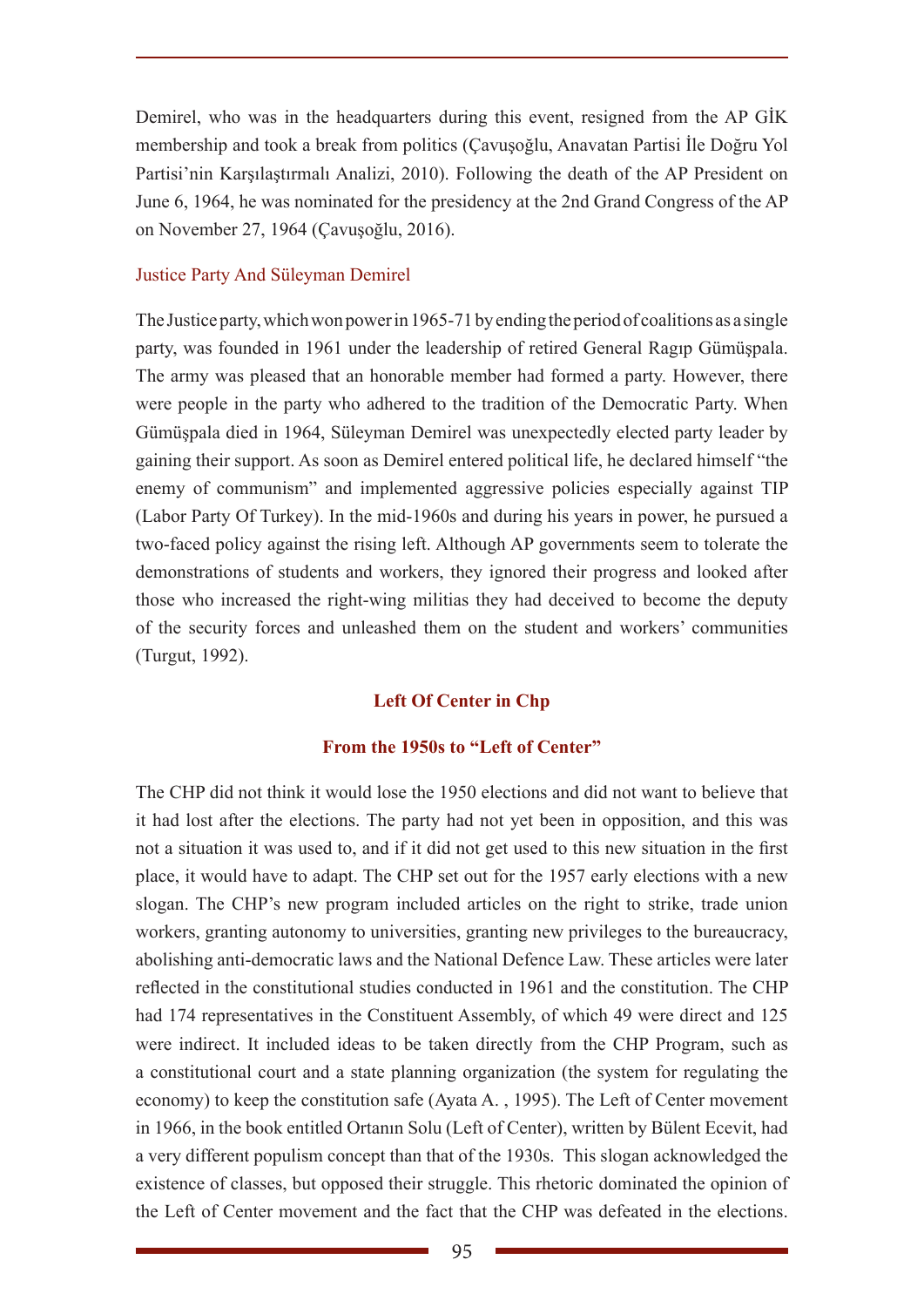Despite all this, however, Ecevit insisted that he would stick to the ideology of the Left of Center movement (Ecevit, Ortanın Solu, 2009).

#### **Chp and Organizational Structure Changes in 1970s**

After the March 12, 1971 memorandum, Ecevit stated that he would not support a government that backed the army against an elected government and did not want the name of the party to be mentioned with the army again. Ismet İnönü and Bülent Ecevit had a disagreement on this issue and İnönü supported the established technocratic government. This sparked a tough political struggle. İnönü was seen by a significant segment of the party as representing the status quo and forming the biggest obstacle to any change in party ideology and movement. But forcing İsmet İnönü to resign was not as easy as was thought. The CHP was a party representing the Republican tradition. National Struggle and loyalty to the Republic were symbolized in the personality of İnönü. Ecevit, who knew that the control of the parliamentary group was under the control of İnönü, resigned his position as secretary general for this reason. Seeing the increasing support of Ecevit in the provincial congresses, İnönü requested an extraordinary congress as he felt that there was no need to continue the local congresses. The day before the congress, 43 provincial heads, 8 provincial representatives and 55 provincial youth branch representatives signed a declaration protesting against illegal methods of meeting the Congress and strongly supporting Ecevit. The CHP Congress was held on May 5 1972 with the participation of former delegates. The CHP's "social democrat" movement, which started in 1957, increased in 1969 and gained momentum with the presidency of Bülent Ecevit in 1972 symbolizing Turkey's 1970s, and was the result of the search for a pluralistic democracy. In the main, the Left of Center movement did not change its character in the voter base, except in industrialized regions and major cities, but only in regard to the position of party members. A member of the CHP who is active in the village is from a well-to-do family of that village. However, this delegate became a delegate who knows the outside of the village, knows the city, has direct knowledge and expectations from the state and politics, especially after 1960 when market-oriented production dominated the villages and migration gained importance (Ayata A. , 2019). To sum up the 1970s, CHP neither changed its mindset nor did it experience a vote explosion. The gap was filled between these two important ideas using a new organizational model. With a new cadre, it brought a new understanding of organization to Turkish politics. This aim of participation was the driving force that came from this organization structure, which led to the election of free individuals and members to the Congress, not the ones who took orders in 1972.

#### Bülent Ecevit

He was born on May 28, 1925 in Beşiktaş, Istanbul. His mother, Ms. Fatma Nazlı, who worked as a teacher at the Istanbul and Ankara conservatories, was one of the first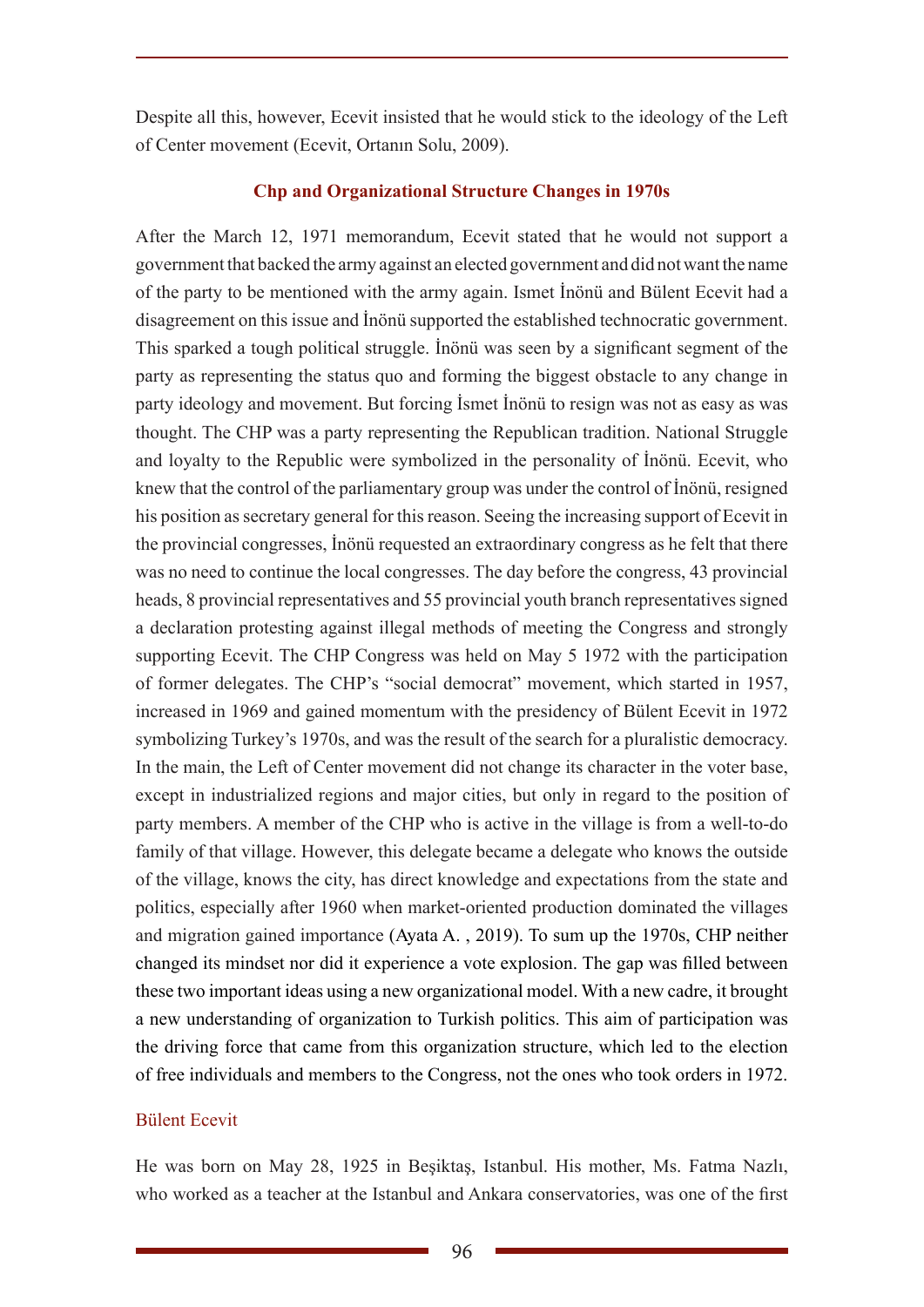professional female painters in Turkey. His father, Ahmet Fahri Ecevit, was a professor of forensic medicine at Ankara Law Faculty and served as the Kastamonu member of parliament of CHP in 1943 (Ecevit, Demokratik Sol, 2019). He completed his high school education at Robert College in 1944. Ecevit went on to Ankara University Faculty of Language and History-Geography for a while and started his working life as a translator in the General Directorate of Press Publications. In 1946, he became the Clerk of the Press Attaché at Turkey's Embassy in London. (Ecevit, Demokratik Sol, 2008). His relationship with politics began in 1954 when the CHP signed up to Çankaya Seedbed. Continuing in politics as well as journalism, Ecevit continued writing as a guest journalist for the newspaper The Journal and Sentinel in Winston-Salem between late 1954 and early 1955 (Cinemre, 2009). Ecevit, who was elected as a member of parliament for the first time in 1957 and served as CHP member of parliament from Ankara and Zonguldak until 1980, entered the CHP Party Assembly from İsmet İnönü's list on January 12, 1959 (Bozkır, 2005). Ecevit was elected Zonguldak member of parliament in the 1965 election, when the CHP was the opposition party. Ecevit, who came up with the idea of "Left of Center" with this election, later became the symbol of this movement (Çolak, 2016). His political career began to rise with the democratic left movement, which began in the CHP on October 18, 1966, and he was elected as the General Secretary of the party. He opposed the CHP's contribution to the government formed after the March 12, 1971 Military Memorandum and resigned from the position of Secretary General on March 21, 1971. At the 5th extraordinary CHP Congress held in 1972, he was elected as the Chairman of the CHP. Although the CHP was declared as the first party in the 1973 elections, it did not reach a majority to form a government, but he served as prime minister for the first time in the CHP-MSP (National Salvation Party) coalition on February 6, 1974 (Esmer Tütüncü, 2008). In the same year, he carried out the Cyprus Peace Operation. With the self-assurance of the Cyprus Peace Operation, Ecevit was able to form a minority government but his government did not get the vote of confidence even though his party came first in the election on June 21, 1977. He was able to serve as prime minister for nearly two years in the government established in 1978 (Erdoğan C. , 2017). After the coup of September 12, 1980, he was sentenced to prison three times by the military administration, which he found anti-democratic and had opposed. Nearly 130 lawsuits have been filed against him for continuing his political work during the period when he was suspended from politics for nearly 10 years along with many other politicians. The Democratic Left Party was founded on November 14, 1985 under the leadership of his wife Rahşan Ecevit. With the abolition of political prohibitions by popular vote in 1987, he became head of the DSP (Democratic Left Party) on September 13, 1987. However, he announced that he would quit politics and the presidency due to his party's failure to pass the threshold at the 1987 general election. Bülent Ecevit returned to politics in 1989 to serve as the leader of his party. He was elected as a member of parliament from Zonguldak in the 1991 general elections,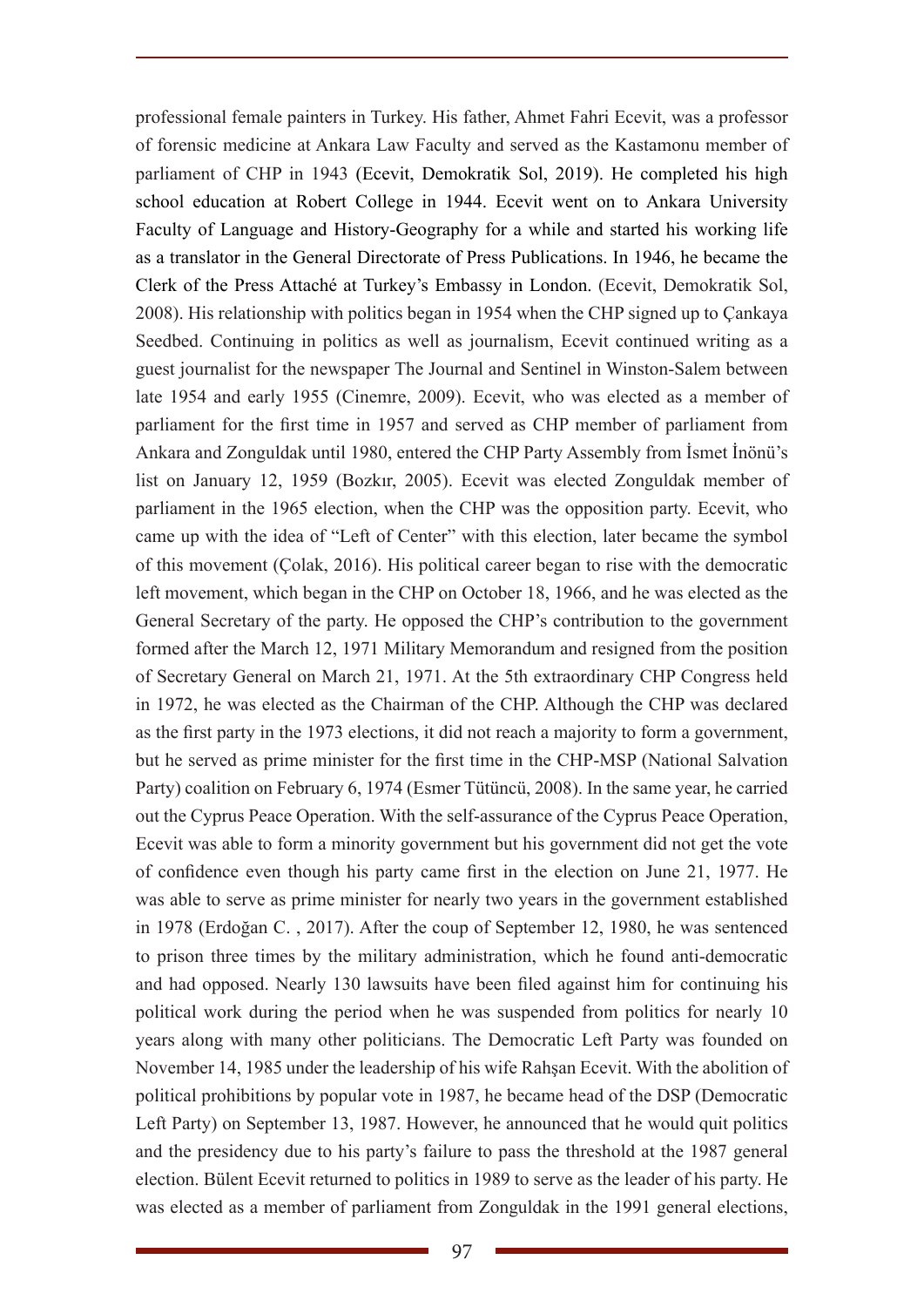becoming deputy prime minister in the 55th Government established on June 30, 1997, and for the 4th time in the 56th minority government established on January 11, 1999. Ecevit served in the 57th Government which was established on May 28, 1999 as the prime minister for the 5th time until 2002. At the 6th Ordinary Grand Assembly of the DSP held on July 24 2004, , he resigned from his position as the Chairman. On May 18, 2006, Ecevit suffered a brain hemorrhage and was treated at the Ankara Gülhane Military Medical Academy and died on November 5, 2006 at the age of 81. On November 11, 2006, his body was buried in the State Cemetery ("Ak Güvercin" ve "Mavi Gömlek" Simgelerinin Ardındaki insan: Bülent Ecevit, 2019).

# Necmettin Erbakan

Necmettin Erbakan is the founder of the National Vision movement, led the mainstream Islamist movement and served as Prime Minister of the Republic of Turkey. He has been given the title of "hodja" in Turkish politics with the politicians he has trained alongside the political parties he founded and directed (Baykal & Çaha, 2017).

He was born on October 29, 1926 in Sinop. His father's name is Mehmet Sabri Erbakan. His mother's name is Kamer Hanım (Akgül, 2011). He started primary school in Kayseri Cumhuriyet Primary School, but after his father's appointment to Trabzon, he completed his primary school education here and finished as a top grade student. After finishing his primary school education in 1937, he started his secondary education at Istanbul Male High School in the same year; he graduated from Istanbul Male High School in 1943 with a first class degree (Akın, 1976). He started his higher education in the second grade of Istanbul Technical University. Erbakan was awarded the title of Professor in 1965, and in 1966 he became the head of the Industrial Department of the Union of Chambers; and in 1968 he became a Member of the Administrative Committee of the Union of Chambers. He was elected president of the Union of Chambers in May 1969. However, due to the then Demirel government's cancellation of this decision, Erbakan resigned his position (Akgül, 2011). Upon this development, Erbakan decided to go into politics and applied to the Justice Party to become a candidate for parliament. However, his application here was vetoed. He was elected as an independent from Konya in the 1969 elections and entered the Assembly (Akın, 1976). In the 1969 elections, he was elected as an independent member of parliament from Konya and entered politics. He founded the National Order Party on January 17, 1970. Upon the closure of the National Order Party by the Constitutional Court during the 1971 coup, Erbakan founded the National Salvation Party with his friends in 1972 and managed to enter the assembly with 48 members of parliament and 3 senators, receiving 12% of the votes from the 1973 elections. After the elections in 1973, he became a partner in a coalition government with the CHP, and Erbakan served as Minister of state and deputy prime minister in the coalition government. During this period, he defended the Operation of Cyprus and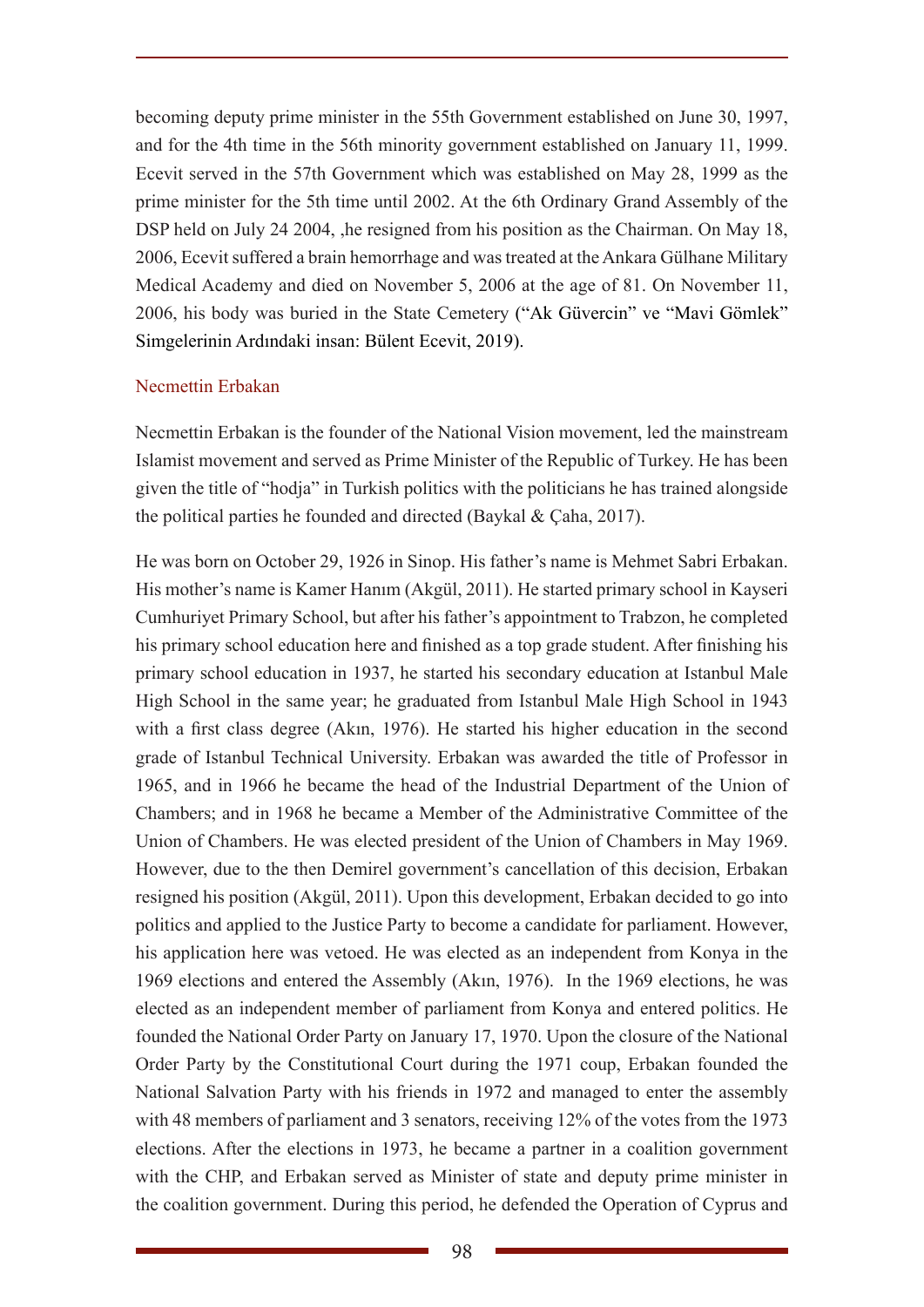insisted that the entire island be taken as a result of a disagreement with Bülent Ecevit, and on November 17, 1974 left the coalition with the CHP. Necmettin Erbakan, who served as the leader of the MSP, which served as the opposition until the September 12, 1980 coup, was kept out of politics until September 1987 due to the prohibitions imposed by the September 12, coup. Erbakan obtained the right to rejoin politics with the referendum held in September 1987, at the congress of the Welfare Party which was founded on July 19, 1983, held on October 11, 1987, he was unanimously re-elected as the party's chairman (Akgül, 2011).

#### **Towards the 27 May Coup**

The Republican People's Party, founded by Atatürk, became the opposition for the first time after 23 years, after the DP won the elections held on May 14, 1950. Under the leadership of DP, Adnan Menderes founded the 19th Government of the Republic, but could not complete his year and had to resign on March 8, 1951. The 20th Government was also established under Adnan Menderes as Prime Minister and he was re-elected as the leader of the congress held by the Democratic Party. Furthermore, the activities of the National Party were halted on March 8, 1953 on the charge of "harming Ataturk's principles and ideas and using religion in politics", and in 1954 the court decided to close the National Party, believing it to be anti-secularist (Cumhuriyet'in "ilk darbesi", 2019).

In 1954, Menderes left the ballot box with a victory by increasing the DP votes and the number of members in the parliament, which brought Fuad Köprülü as Deputy Prime Minister and Fatih Rüştü Zorlu to the Ministry of State and Foreign Affairs as a result of these elections and formed the 21st government on May 17, 1954. As a result of these elections, the legitimacy of the Democratic Party began to increase and this caused the rise of opposing voices within the party. In 1955, Adnan Menderes was elected as the party chairman at the DP ordinary congress and 9 members of parliament who were seen as opponents in the party were expelled. All 10 members of parliament who objected to these issuances resigned from the party. In the following periods, Sıtkı Yırcalı, Hasan Polatkan and Fatih Rüştü Zorlu were forced to resign from the ministries due to the debates in the assembly board. After all these developments, when the resignation of all the Cabinet members started to come on the agenda, Adnan Menderes submitted the resignation of the government to the then President Celal Bayar and the government fell (Weiker, 1967).

After President Celal Bayar authorized Adnan Menderes to form a government again, Menderes formed the 22nd government on 9 December 1955 and the life of this government continued until the 1957 election. In the 1957 elections, the DP lost votes and members of parliament, although it won the election. Political upheavals and antagonisms in the country began to increase despite the establishment of the 23rd Government by Adnan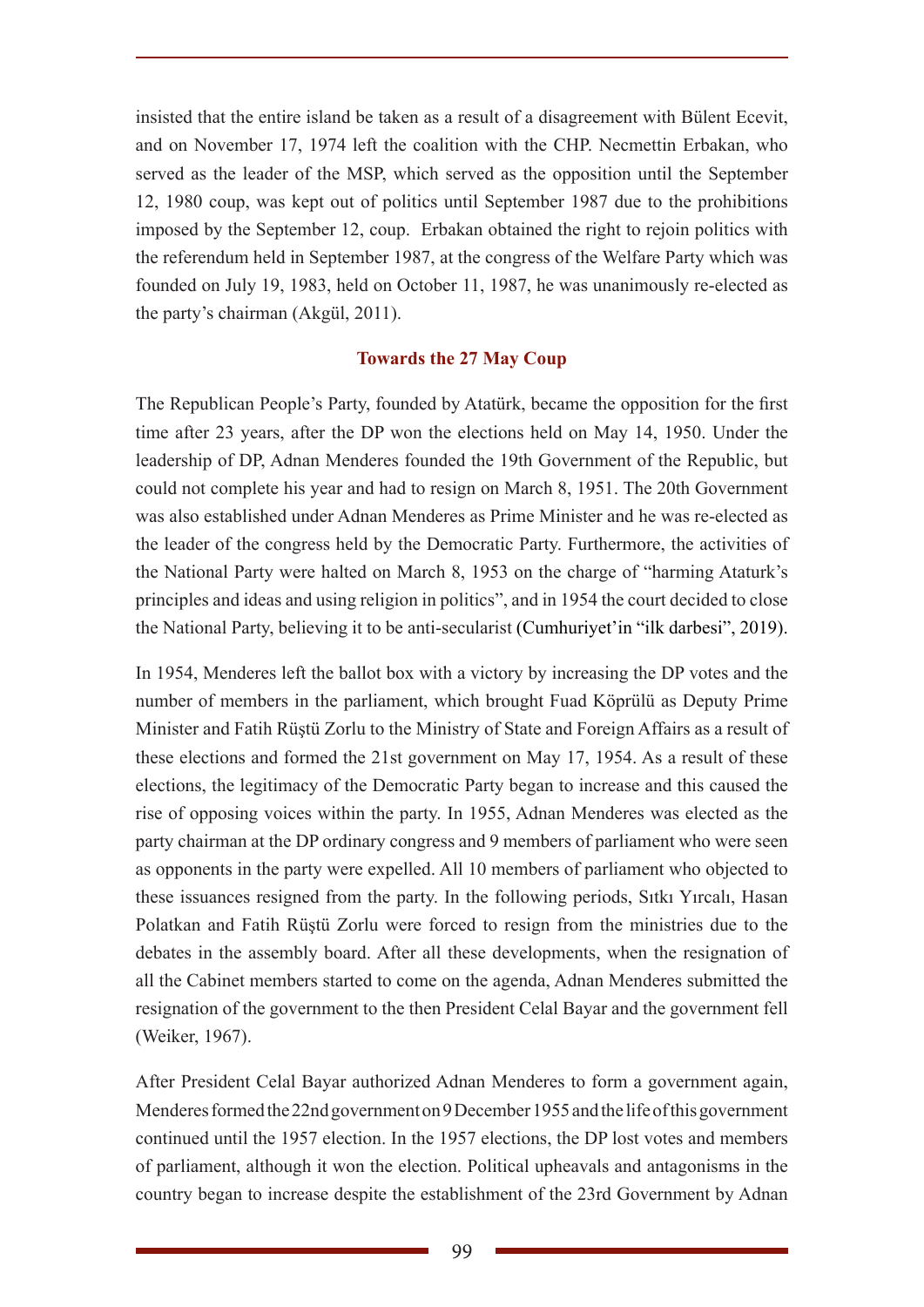Menderes on November 25, 1957 (Börekçi, 2013). When the DP began to intimidate the CHP for its activities in the 1958 parliamentary speech, a counter-statement came from the CHP and the statement stated: "CHP is the biggest guarantor of democracy because it is the protector of the Republic and the government." During this tense period in politics, dissatisfaction in the military began to increase. While Rüştü Erdelum was appointed as the Chief of General Staff on August 22, 1958, Full General Cemal Gürsel was appointed as the Commander of the Land Forces. However, the tension between the politicians continued to increase. The discussions between İsmet İnönü and Menderes on the "gallows" and the "punching" made the parties even more tense against each other (Akıncı, 2014).

# **Arabic Azan Decision**

After Adnan Menderes government's decision on the Arabic Azan, this ruling drew reactions from the communities, especially the military. Reactions to CHP members of parliament as well as making Kırşehir a province, caused this antagonism to greatly increase. With the lifting of the ban on Arabic Azan by the DP, Menderes was accused by the opponents of trying to destroy the institutions of the Republic and of betraying the Republic. Celal Bayar delayed the ratification of the law for a long time. Menderes also reacted to this process and removed İnönü's sketches from the coins. Upon these developments, Military Schools, Universities and members of parliament started to send messages to the military with opposing communications. The military watched developments closely during this period and expected a possible conflict between the United States and Menderes, and it was the conflict they had been waiting for. During this period, Menderes tried to seek support over the dispute with the United States, this time using the option to improve relations with Soviet Russia (27 Mayıs darbesi ne için yapılmıştı?, 2019).

While these were on the agenda, Prime Minister Adnan Menderes moved to England to discuss the Cyprus issue. The aircraft crashed near Gatwick Airport in London on February 17, 1959. Adnan Menderes miraculously survived this plane crash that killed 14 passengers (Emiroğlu, 2011).

By 1960, domestic unrest increased and the political environment became more tense. The verbal polemic among politicians then became constant, and the opposing actions increased further. İnönü was attacked in Uşak and Istanbul in May 1959, in the same way CHP buses were attacked. The CHP blamed the DP and Said Nursi supporters for the attacks, claiming that there was a treaty between the DP and Said Nursi, but Adnan Menderes denied the CHP's claims and accused the CHP of being a "front of hypocrisy." While the Democratic Party's pressures on the CHP continued, Ismet Inönü sent a warning message to the DP. The DP perceived these words as provocations and a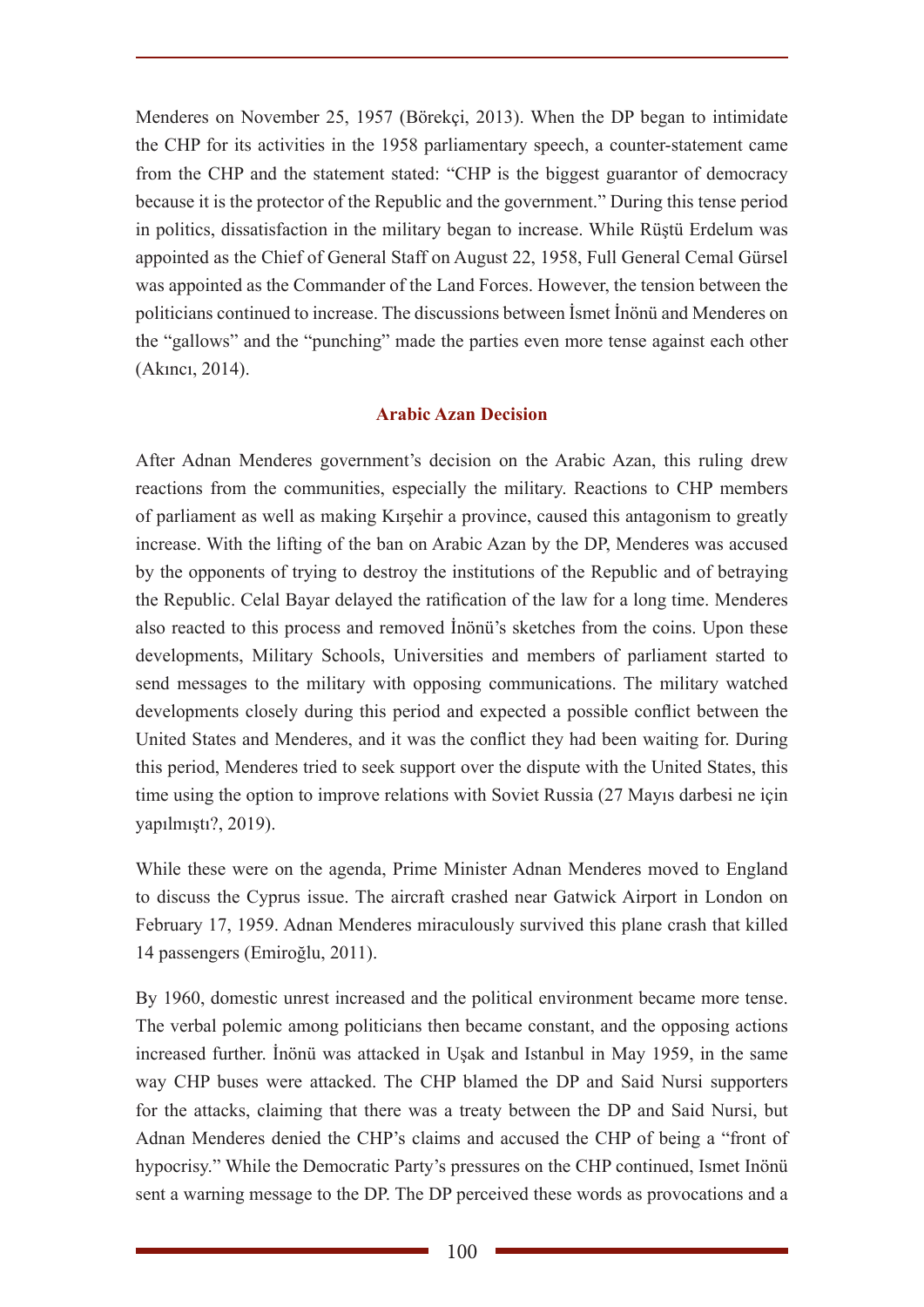press and activity investigation was launched on CHP on April 18, 1960 (Göktepe Cihat, 2012).

However, the severity and number of events began to gradually increase. The increasing events in the country and the harshness of the politicians' words to each other did not escape the attention of the military. Cemal Gürsel, the Commander of the Land Forces of the period, wrote a letter to the Minister of Defense Ethem Menderes on May 3, 1960, mentioning the concern about the situation, and then the Cadets marched to Ankara Kızılay on May 5, 1960. However, instead of calming the students, prime minister Adnan Menderes took an increasingly harsh attitude, causing the tension to rise even higher. After these developments, there was talk of the necessity of intervention between Celal Bayar and Namık Gedik, the Minister of the Interior. Adnan Menderes went on a trip to Izmir after the demonstration (Akıncı, 2014).

Some of the demonstrations in the Military School also showed that some of the soldiers were disturbed by the DP. On May 22, a ban on meetings and actions was imposed in Ankara. During Menderes' trip to Izmir on May 27, the students of the Military Academy marched peacefully to the "Victory Monument" (Emiroğlu, 2011).

One of the interesting things is that on May 26, Erdelhun, who was the Chief of Staff at the time, made statements that the military was affiliated to the DP. But the coup the following day clearly showed that the military was divided within itself. On the night of May 26, the committee, consisting of 38 anti-government generals and officers, reported that on the morning of May 27, along with tanks, Colonel Alparslan Türkeş had seized the government of the country with a statement read out on the radio (Cumhuriyet'in "ilk darbesi", 2019).

# **From May 27 to March 12 and from March 12 to September 12**

The Military Junta overthrew the power of the Democratic Party on May 27, 1960 and the DP leaders were put on trial. Although the Junta, which tried Menderes and his friends, did not decide to ban the parties, many groups began to form new parties in accordance with the spirit of this period. The CHP decided to continue on its path. The Democratic Party was banned by the court on formal grounds, as it did not hold its congress on time on September 29, 1960 (Weiker, 1967). The Justice Party which was a candidate to replace it was formed in 1961. In the same year, 10 more parties were formed, including left-wing parties such as the Turkish Workers' Party (TİP) and many right-wing parties that wanted to inherit the DP. Although the pace of forming new parties fell considerably in later years, 10 more parties were formed by the March 12, 1971 memorandum. Thus, during this period, 26 parties were active together with the CHP and the AP (Erdoğan T. , 2017). Many of these parties soon disbanded; the CHP was successful enough to establish itself as an independent channel and enter parliament,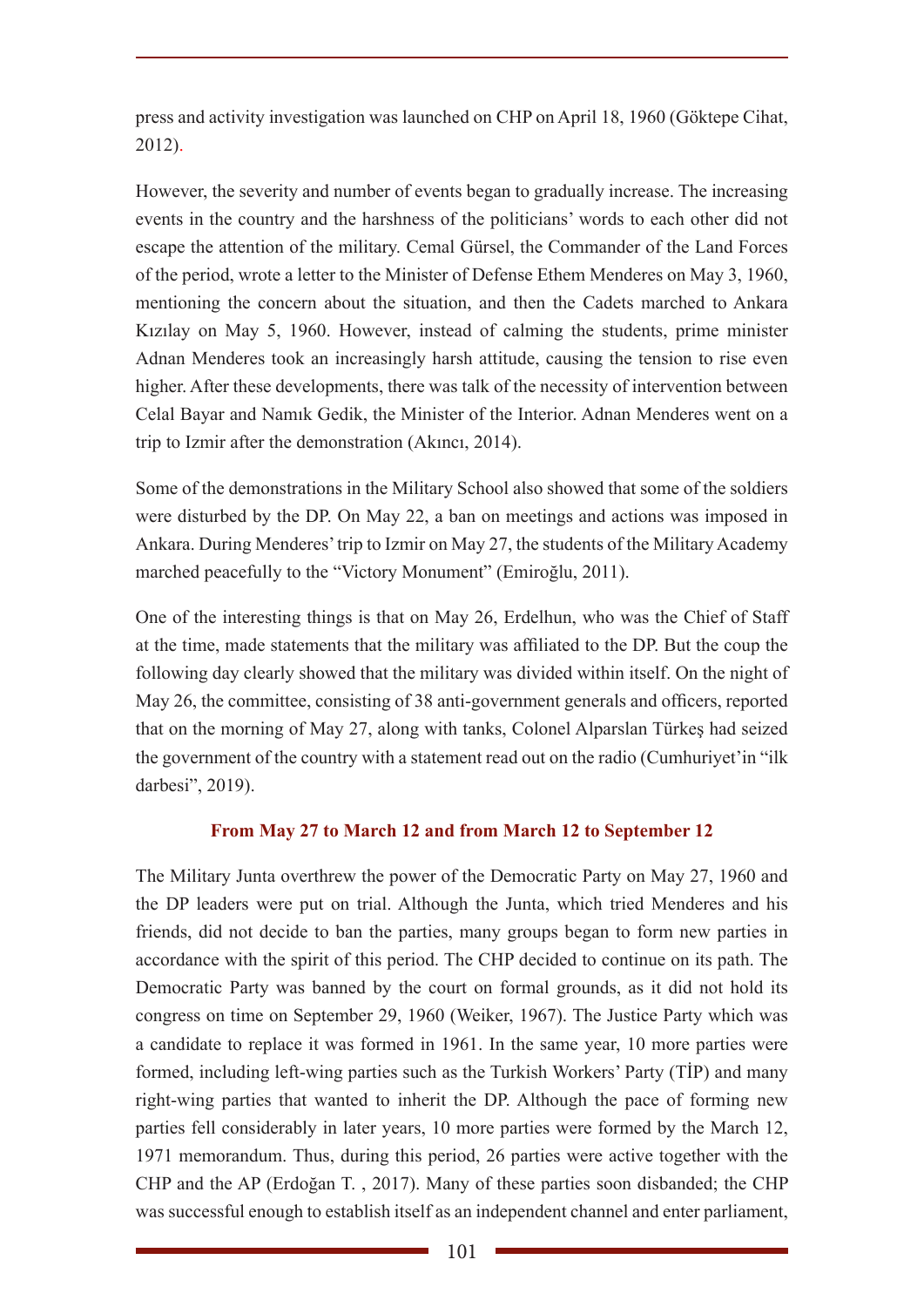rather than as an opposition from within.

One of the benefits Turkey gained with the 1961 Constitution was the Constitutional Court. Parties were prevented from being shut down by arbitrary rulings of martial law practices or by ordinary judicial bodies such as the courts of first instance. As a more serious and higher judicial body, the Constitutional Court concluded five cases in this period with a decision to close them down. The Workers' Party of Turkey, Labor-Farmer Party, the Great Anatolia Party, Turkey Forward Ideal Party and the National Order Party was closed down towards the end of this period (Akyol, 2009).

As a result of the memorandum that the military junta gave to the AP Power on March 12, 1971, the parliament was not dissolved and the parties were not shut down during this period, as the government passed to some of the regime-controlled governments. New parties were added to the existing parties in this period. Of these, the National Salvation Party was established to replace the National Order Party, which was closed by the Constitutional Court; the other was the Republican Reliance Party, a re-established version of the Reliance Party of the earlier period. But it was the left-wing parties that gave this period its original hue. The closed TİP was re-established in 1975, while other left-wing parties formed during this period were: the Socialist Labor Party of Turkey, the Nation Party, the Labor Party of Turkey, the Workers' and Peasants' Party of Turkey and the Socialist Nation Party and others (Kabasakal, 2013).

# Ahmet Kenan Evren

The seventh president of the Republic of Turkey was born in Manisa Alaşehir on July 17, 1917. This date is mentioned in the population records as January 1, 1918. His father, Hayrullah Bey, graduated from Fatih Madrasah and worked in various civil duties and his mother was Naciye Hanım. After primary school, he went to secondary school in Manisa for free boarding. He continued his education at Maltepe Military High School in Topkapı. He graduated from this high school in 1936 and the Cadet School as an artillery sub-lieutenant in 1938. He was promoted to first lieutenant duty in August 1942. He graduated from the Military Academy, where he enrolled in 1946, in 1949 he then rose to become captain of the staff (1950). He worked as a Section Supervisor of the General Staff Training Branch (1952-1956). After being promoted to lieutenant colonel, he was assigned to Istanbul and appointed deputy head of the First Army Operations Department. He taught at the Army Staff College. During the revolution of May 27, 1960, he was the chief of staff of the Ordnance School. During his tenure as chief of staff, the 1974 Cyprus Peace Operation was carried out. He became the Ordinary General at the first rank in 1974. He continued as chief of staff of the Land Forces for another year. General Semih Sancar became the second chief of the General Staff during his presidency of General Staff. He was appointed Commander of the Aegean Army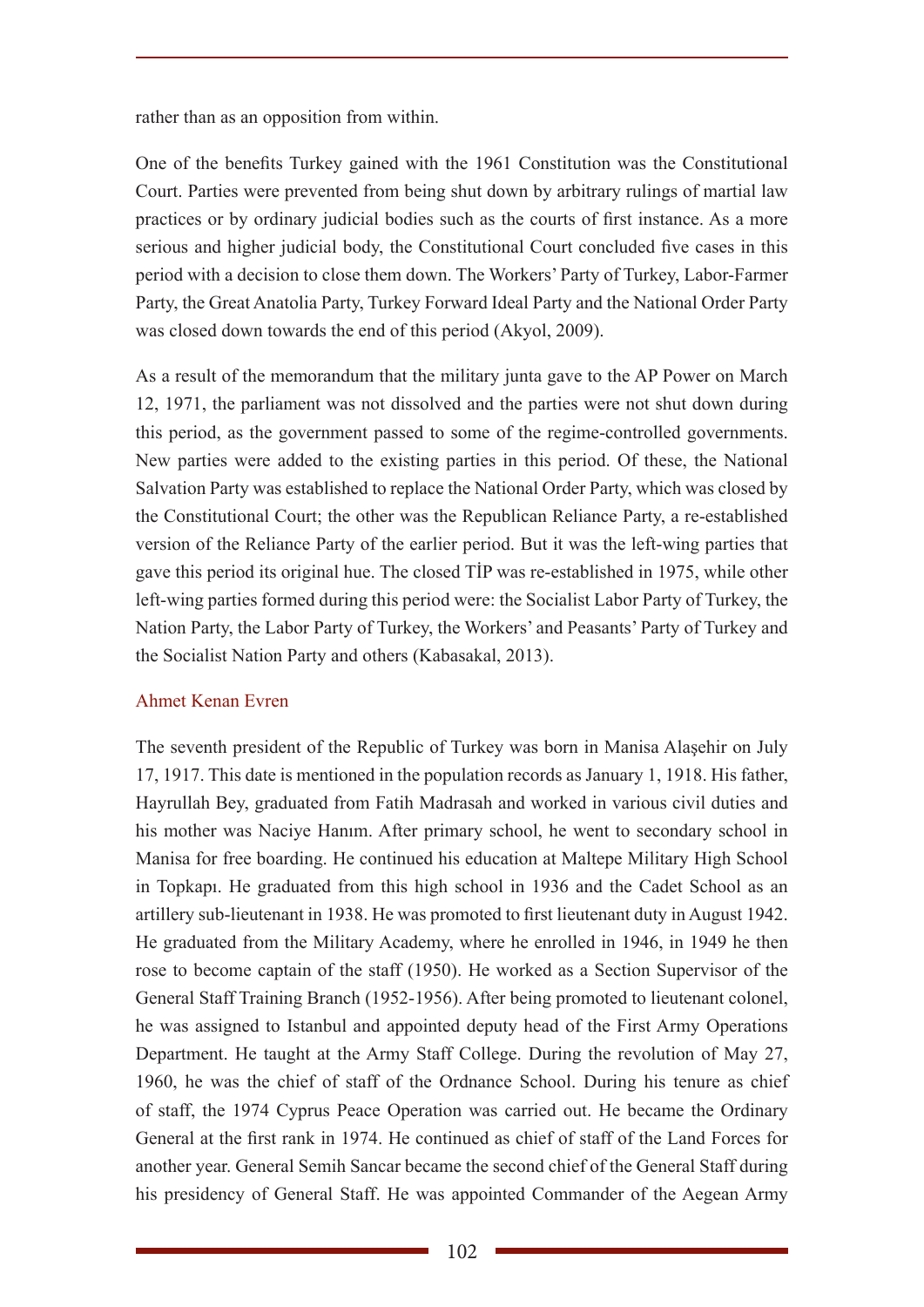established after the Cyprus Peace Operation (1976-1977). Evren was appointed as Commander of the Land Forces on September 5, 1977. On May 27, the deputy leader of the Nationalist Movement Party, Gün Sazak, was killed. Dozens of people have died in a chain of events in Çorum to protest against Sazak's killing. Haydar Saltık presented his final "Flag Operation Plan" to Evren on June 4. On June 24, the Nationalist Movement Party Istanbul Gaziosmanpaşa District President Ali Riza Altınok and his family were assassinated. Nihat Erim who was appointed as Prime Minister on March 12 was killed on July 19, and Kemal Türker, the Chairman of the Mine Labor Union, was killed on July 22. On September 5, with the assurance of the National Salvation Party,the Foreign Minister Hayrettin Erkmen was removed from the ministry. On September 6, 1980, during the Konya Rally organized by the National Salvation Party, it was concluded that the necessary conditions for the intervention took place. Shortly after that on the morning of September 12, 1980 the Turkish Armed Forces seized the administration of the country within the chain of command to carry out the duty of protection and protecting the Republic of Turkey based on the Internal Service Law. On July1, 1983, Evren handed over the post of Chief of the General Staff to Full General Nurettin Ersin and left the military (Karakoç, Kenan Evren, 1988).

| Serial         | Party                                             | Abbreviations | Headquarter | Founding   | Expiration | Expiration                                          |
|----------------|---------------------------------------------------|---------------|-------------|------------|------------|-----------------------------------------------------|
| N <sub>o</sub> | Name                                              | Name          |             | Date       | Date       | Reason                                              |
| 1              | Liberty Party 2                                   | (HP)2         | Ankara      | 19.07.1960 | 1960       | Disbanded                                           |
|                |                                                   |               |             |            |            |                                                     |
| $\overline{2}$ | Socialist Party                                   |               | Ankara      | 19.01.1961 | 1962       | Closed with<br><b>Congress Decision</b>             |
| $\mathfrak{Z}$ | Conservative<br><b>Liberal Party</b>              |               | Ankara      | 06.02.1961 | 1961       | Disbanded                                           |
| $\overline{4}$ | Labor Party 2                                     |               | Ankara      | 11.02.1961 | 07.03.1961 | Merged with<br><b>Socialist Party</b>               |
| 5              | Republican<br>Professional<br><b>Reform Party</b> |               | Ankara      | 11.02.1961 | 1961       | Disbanded.                                          |
| 6              | Nation Liberal<br><u>Party</u>                    |               | Ankara      | 11.02.1961 | 1964       | Closed with<br><b>Congress Decision</b>             |
| $\overline{7}$ | Justice Party 1                                   | AP(1)         | Ankara      | 11.02.1961 | 16.10.1981 | dated 16.10.1981<br>and no. 2533                    |
| ऱ              | New Turkey<br>Party                               | YTP(1)        | Ankara      | 13.02.1961 | 19.03.1973 | closed by law no.<br>Closed by<br>Congress Decision |
| 9              | Workers' Party<br>of Turkey 1                     | Tip(1)        | Istanbul    | 13.02.1961 | 20.07.1971 | Closed by the<br>Constitutional<br>Court.           |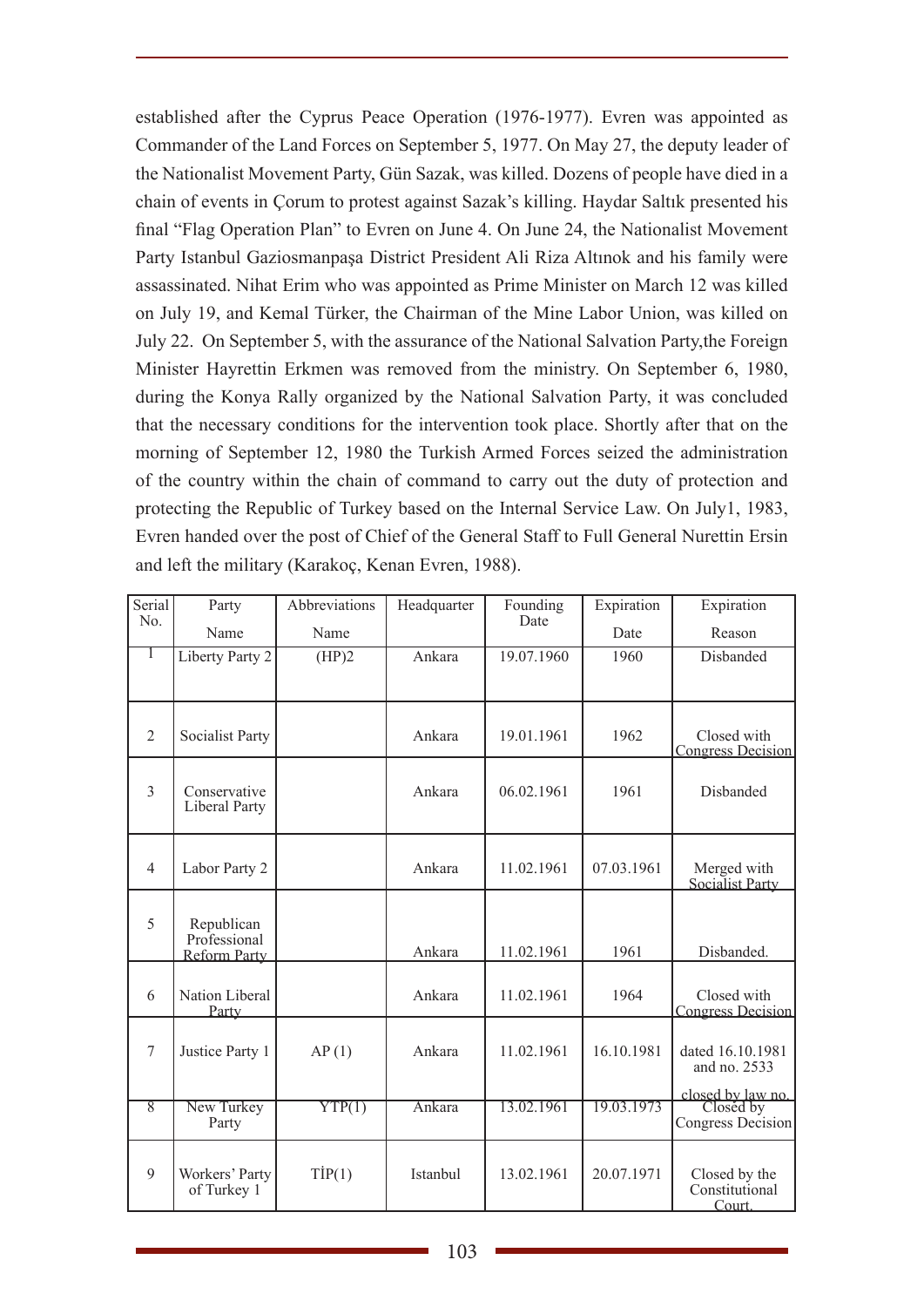| 10 | <b>Reliance Party</b>                 | GP(1) | Istanbul | 13.02.1961 | 1961       | Closed by<br>Congress Decision          |
|----|---------------------------------------|-------|----------|------------|------------|-----------------------------------------|
| 11 | <b>Equality Party</b>                 |       | Istanbul | 13.02.1961 | 1961       | Closed by Court<br>Decision             |
| 12 | Service to the<br><b>Nation Party</b> |       | Istanbul | 13.02.1961 | 19.03.1961 | Closed with<br><b>Congress Decision</b> |
| 13 | Conservative<br>Party                 |       | Ankara   | 13.02.1961 | 1966       | Closed with<br><b>Congress Decision</b> |
| 14 | Republican<br>Party                   |       | Istanbul | 13.02.1961 | 1961       | Disbanded.                              |

Annex-1 Political Parties Established in the Multi-Party Period - (1960-1980)

| $S$ :<br>No. | Party<br>Name                         | Abbreviations<br>Name | Headquarter | Founding<br>Date | Expiration<br>Date | Expiration<br>Reason                                                                                         |
|--------------|---------------------------------------|-----------------------|-------------|------------------|--------------------|--------------------------------------------------------------------------------------------------------------|
| 15           | Kemalist<br>Youth Party               |                       | Istanbul    | 18.02.1961       | 1966               | Disbanded                                                                                                    |
| 16           | Labor-<br>Farmer<br>Party             |                       | Ankara      | 30.03.1961       | 15.10.1968         | Closed by<br>Constitutional<br>Court                                                                         |
| 17           | Free<br>Socialist<br>Party            |                       | Istanbul    | 10.06.1961       | 1964               | Disbanded                                                                                                    |
| 18           | Revolution<br>Party                   |                       | Izmir       | 09.11.1961       | 1961               | It could not<br>start operations<br>because it<br>was seen as<br>contrary<br>to the decision<br>of MBK No. 1 |
| 19           | <b>New</b><br>Democratic<br>Party     |                       | Ankara      | 18.12.1961       | 1961               | Disbanded                                                                                                    |
| 20           | 946s<br>National<br>Struggle<br>Party |                       | Eskişehir   | 16.04.1962       | 1962               | Disbanded                                                                                                    |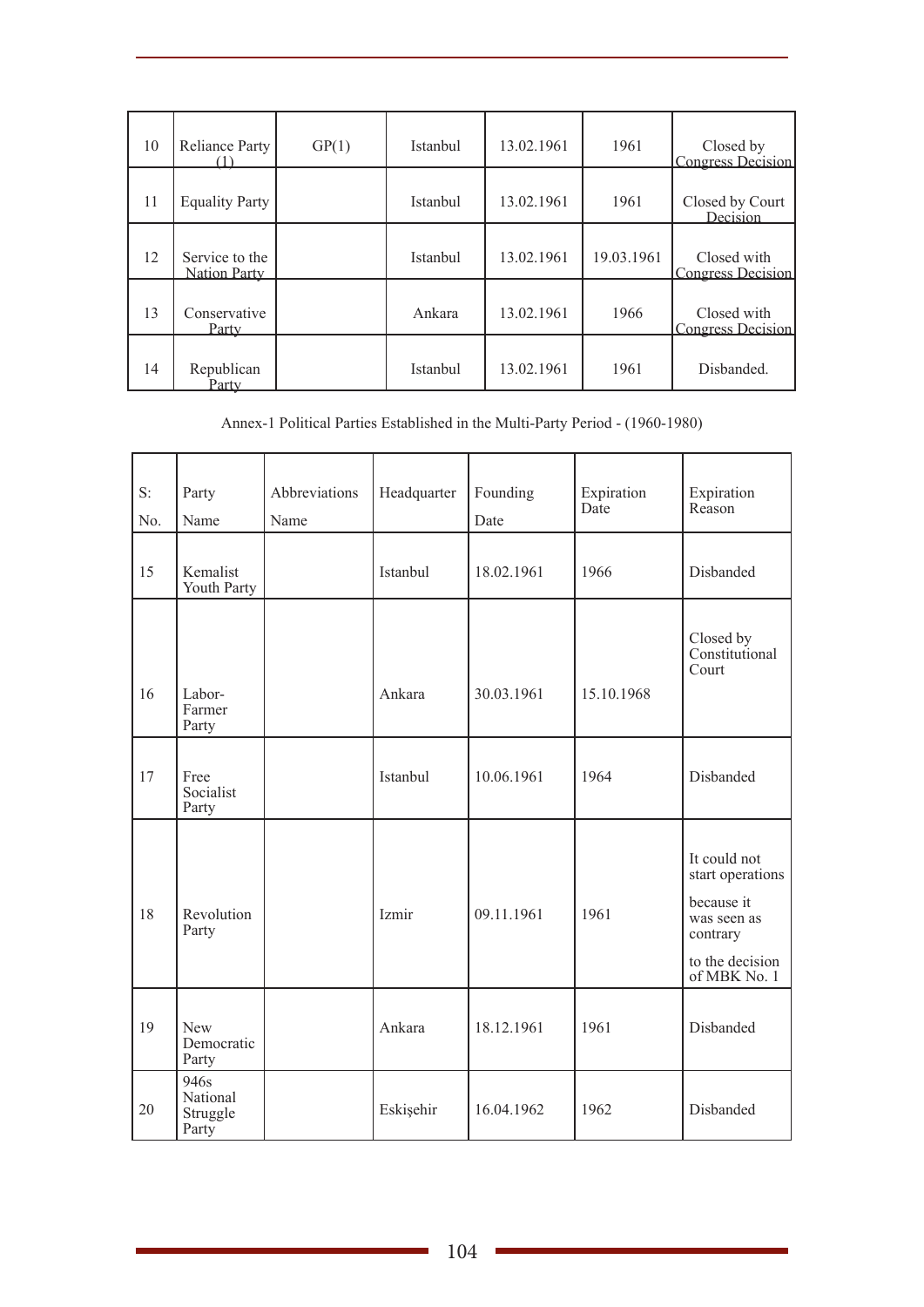| 21 | Radical<br>Party                              | Istanbul | 28.05.1962 | 1963         | Closed with<br>Congress<br>Decision                                                                                 |
|----|-----------------------------------------------|----------|------------|--------------|---------------------------------------------------------------------------------------------------------------------|
| 22 | Justice<br>Party 2                            | Ankara   | 14.06.1962 | 16.10.1981   | Closed on<br>16.10.1981<br>with law no.<br>2533                                                                     |
| 23 | Salvation<br>Party                            | Izmir    | 14.07.1962 | 1964         | Closed with<br>Congress<br>Decision                                                                                 |
| 24 | <b>New</b><br>Peasant<br>Party                | Izmir    | 22.06.1964 | 1966         | Disbanded                                                                                                           |
| 25 | Social<br>Democratic<br>Party -1              | Ankara   | 21.09.1964 | 1965         | Closed with<br>Congress<br>Decision                                                                                 |
| 26 | <b>Union Party</b><br>of Turkey               | Ankara   | 17.10.1966 | 16.10.1981   | closed on<br>16.10.1981<br>with law<br>number 2533                                                                  |
| 27 | Reliance<br>Party 2                           | Ankara   | 12.05.1967 | (17.10.1971) | Name<br>changed,<br>became MGP<br>(National<br>Reliance<br>Party)                                                   |
| 28 | National<br>Reliance<br>Party                 | Ankara   | 17.01.1971 | (04.03.1973) | Merged<br>with CP<br>(Republican<br>Party) and<br>changed name.<br>Became CGP<br>(Republican<br>Reliance<br>Party). |
| 29 | Republican<br>Reliance<br>Party               | Ankara   | 04.03.1973 | 16.10.1981   | closed on<br>16.10.1981<br>with law<br>number 2533                                                                  |
| 30 | Democratic<br><b>Union Party</b><br>of Turkey | Sivas    | 12.11.1967 | 1968         | Disbanded                                                                                                           |
| 31 | Turkey<br>Forward<br><b>Ideal Party</b>       | Istanbul | 06.05.1969 | 29.06.1971   | Closed by the<br>Constitutional<br>Court                                                                            |
| 32 | Grand<br>Anatolian<br>Party-1                 | Ankara   | 05.11.1969 | 19.12.1972   | Closed by<br>Constitutional<br>Court                                                                                |

÷,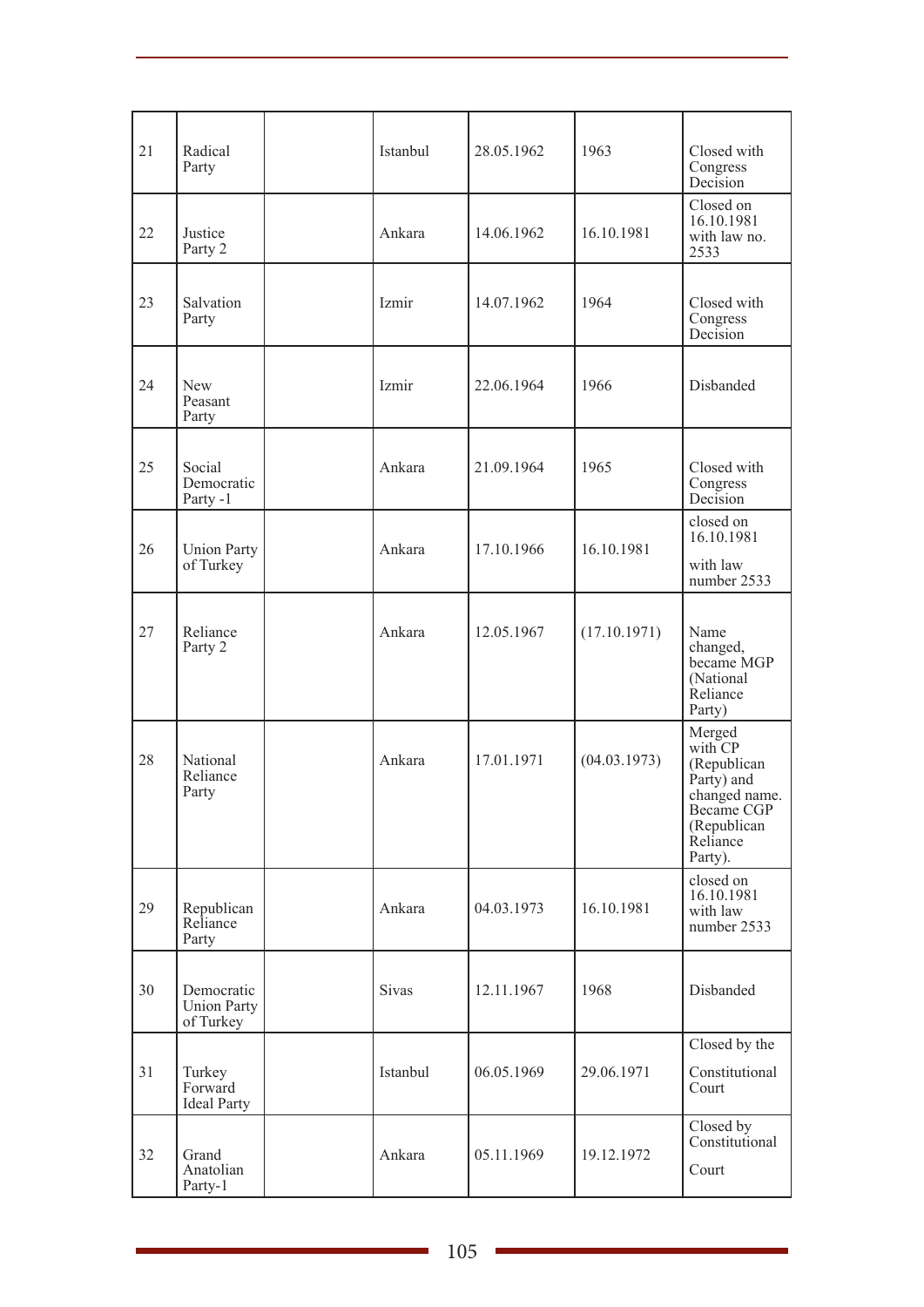| $\frac{33}{2}$ | National<br>Order Party |  | Ankara | 26.01.1970 | 20.05.1971 | Closed by<br>Constitutional<br>.)ourt |
|----------------|-------------------------|--|--------|------------|------------|---------------------------------------|
|----------------|-------------------------|--|--------|------------|------------|---------------------------------------|

#### Annex-2 Political Parties Established in the Multi-Party Period - (1960-1980) II

| No. | The Name<br>of the Party                               | Abbreviations<br>Name | Headquarter | Founding<br>Date | Expiration<br>Date | <b>Expiration Reason</b>                     |
|-----|--------------------------------------------------------|-----------------------|-------------|------------------|--------------------|----------------------------------------------|
| 34  | Democrats<br>Party                                     |                       | Ankara      | 06.05.1969       | 1971               | Closed by congress<br>decision               |
| 35  | Democratic<br>Party                                    |                       | Ankara      | 18.12.1970       | 04.05.1980         | Closed by congress<br>decision               |
| 36  | Republican<br>Party-2                                  |                       | Ankara      | 04.09.1972       | 04.03.1973         | Merged with National<br>Reliance Party       |
| 37  | National<br>Salvation<br>Party                         |                       | Ankara      | 11.10.1972       | 16.10.1981         | closed on 16.10.1981<br>with law number 2533 |
| 38  | National<br>Women's<br>Party of<br>Turkey              |                       | Istanbul    | 17.11.1972       | 16.10.1981         | closed on 16.10.1981<br>with law number 2533 |
| 39  | <b>Great Force</b><br>Party                            |                       | Istanbul    | 30.03.1973       | $(*)$              | $(*)$                                        |
| 40  | Turkey<br>Fraternity<br>Party                          |                       | Istanbul    | 24.11.1973       | 17.01.1974         | Closed by congress<br>decision               |
| 41  | Socialist<br>Labor Party<br>of Turkey-2<br><b>TSIP</b> |                       | Istanbul    | 26.06.1974       | 16.10.1981         | closed on 16.10.1981<br>with law number 2533 |
| 42  | Reliance<br>Party $(2)$                                |                       | Istanbul    | 21.01.1975       | 16.10.1981         | closed on 16.10.1981<br>with law number 2533 |
| 43  | Democratic<br>Party-2                                  |                       | Ankara      | 22.01.1975       | 16.10.1981         | closed on 16.10.1981<br>with law number 2533 |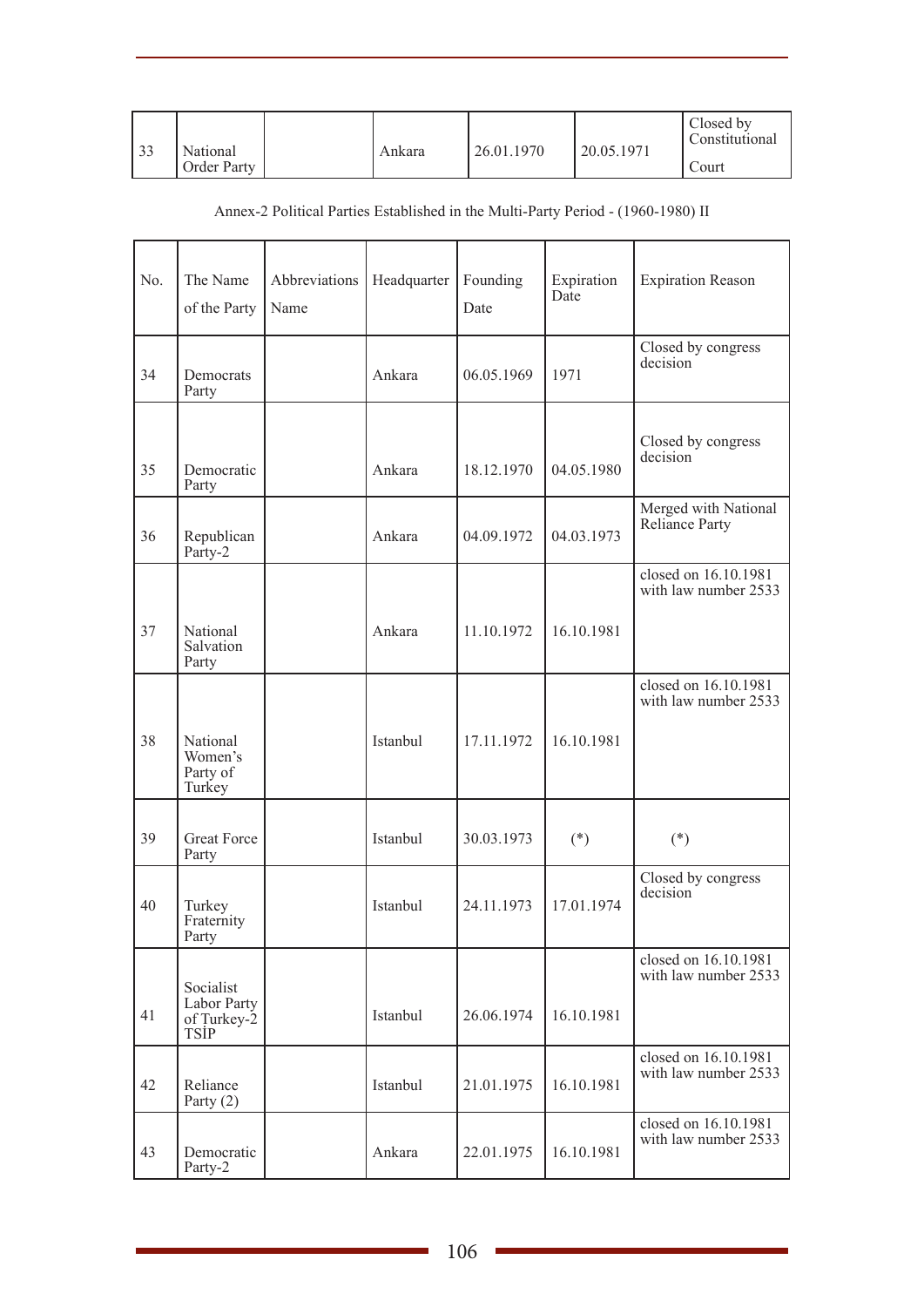| 44 | Labor Party<br>of Turkey                           | Istanbul | 12.02.1975 | 08.05.1980 | Closed by<br>Constitutional Court.           |
|----|----------------------------------------------------|----------|------------|------------|----------------------------------------------|
| 45 | Workers'<br>Party of<br>Turkey-2                   | Ankara   | 30.04.1975 | 16.10.1981 | closed on 16.10.1981<br>with law number 2533 |
| 46 | Socialist<br>Revolution<br>Party                   | Ankara   | 30.05.1975 | 16.10.1981 | closed on 16.10.1981<br>with law number 2533 |
| 47 | <b>Order Party</b>                                 | Ankara   | 14.01.1977 | 16.10.1981 | closed on 16.10.1981<br>with law number 2533 |
| 48 | Socialist<br>Movement<br>Party                     | Samsun   | 14.09.1977 | $(*)$      | $(*)$                                        |
| 49 | Turkey<br>Social<br>Justice<br>Party               | Ankara   | 17.10.1977 | 18.11.1978 | Closed by congress<br>decision               |
| 50 | Workers'<br>and<br>Peasants'<br>Party of<br>Turkey | Ankara   | 30.01.1978 | 16.10.1981 | closed on 16.10.1981<br>with law number 2533 |
| 51 | Socialist<br>Reliance<br>Party                     | Istanbul | 28.08.1979 | 16.10.1981 | closed on 16.10.1981<br>with law number 2533 |
| 52 | Freedom<br>Party                                   | Istanbul | 20.12.1979 | 16.10.1981 | closed on 16.10.1981<br>with law number 2533 |
| 53 | Free<br>Democrats<br>Party                         | Istanbul | 27.06.1980 | 16.10.1981 | closed on 16.10.1981<br>with law number 2533 |

Annex-3 Political Parties Established in the Multi-Party Period - (1960-1980) III

# **Conclusion**

In this study, information is given about newly formed political parties and their actors from 1960 until 1980. The subject is expanded and explained with the tables presented in the annexes. The exploits of Turkey's turbulent political period from the 1960s to the 1980s were analyzed with information and tables in sources and documents and information about 53 parties established during this period was provided.

After the coup of May 27, although democracy in Turkey was disrupted, the multi-party life and the democracy journey continued and experienced unrest on its way. After the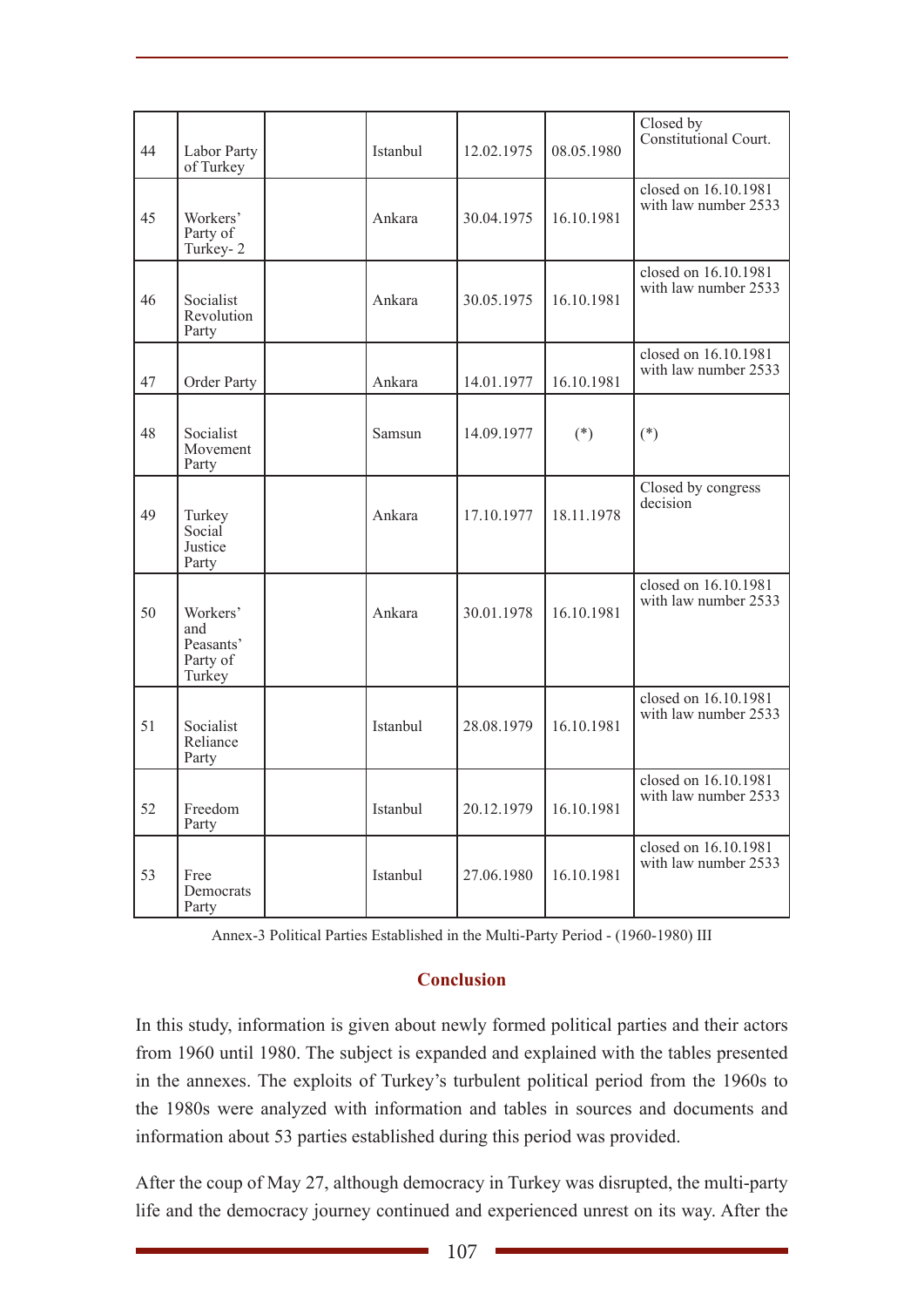coup of May 27, serious changes were made to the executive power of the government of the Republic of Turkey by military administration. After the military coup, multiparty life continued by increasing its influence on society. Many parties gained seats in the Grand National Assembly of Turkey and had a chance to represent society. Although Talat Aydemir attempted a coup in 1962 and 1963, this did not stop.progress. As a result of the parties established after the coup, Turkish politics gained new actors and these actors became decision makers in the most important stages of Turkish democracy. Politicians such as Süleyman Demirel, Bülent Ecevit, Necmettin Erbakan, and Alparslan Türkeş became the most important politicians of 1960 and later.

On March 12, 1971, instead of carrying out a direct military coup against Turkish democracy, the military memorandum was issued. During this period, requests for the withdrawal of the Government from the office were directly advanced. Thus, and by creating a coup, they took direct control. However, despite this military memorandum, Turkish political life and democracy continued energetically on its track. From 1961 until the military coup of 1980, 53 established parties have revealed this situation without hiding anything. In the development of Turkish democracy, the influence of politicians who have adopted democracy, such as Bülent Ecevit, Süleyman Demirel, Necmettin Erbakan, Alparslan Türkeş and İsmet İnönü, despite their mistakes, are very important.

#### **References**

- *"Ak Güvercin" ve "Mavi Gömlek" Simgelerinin Ardındaki insan: Bülent Ecevit*. (2019, Eylül 2). https://www.tbmm.gov.tr/: https://www.tbmm.gov.tr/eyayin/GAZETELER/ WEB/MECLIS%20BULTENI/2469\_2006\_0000\_0130\_0000/0048.pdf adresinden alındı
- *27 Mayıs darbesi ne için yapılmıştı?* (2019, Eylül 3). https://www.dunyabulteni.net/: https:// www.dunyabulteni.net/olaylar/27-mayis-darbesi-ne-icin-yapilmisti-h211422.html adresinden alındı
- Ahmad, F. (2010). *Demokrasi Sürecinde Türkiye 1945-1980* (4.baskı b.). (A. Fethi, Çev.) İstanbul: Hil.
- Ahmad, F. (2012). *Modern Türkiye'nin Oluşumu.* İstanbul: Kaynak Yayınları.
- Akgül, A. (2011). *Dünyanın Değişimi ve Erbakan Devrimi.* İstanbul: Togan Yayıncılık.
- Akın, K. (1976). *İşte Erbakan.* İstanbul: Ertu Matbaası.
- Akıncı, A. (2014). Türkiye'nin Darbe Geleneği: 1960 ve 1971 Müdahaleleri. *Eskişehir Osmangazi Üniversitesi İktisadi ve İdari Bilimler Fakültesi Dergisi*, 60.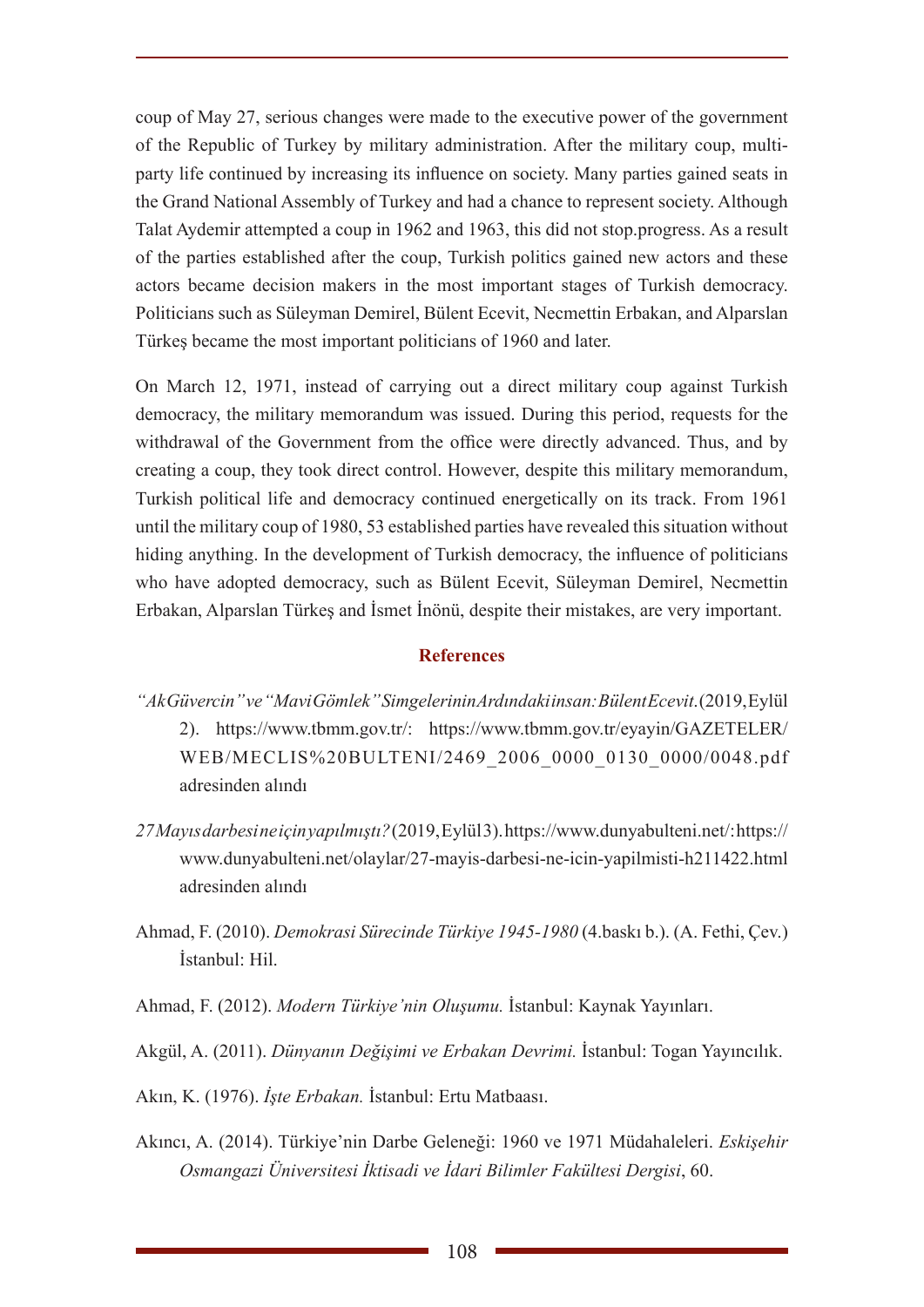Akşin, S. (2007). *Kısa Türkiye Tarihi.* İstanbul: Türkiye İş Bankası Kültür Yayınları.

- Akyol, H. (2009). *Türkiye'de Siyasi Parti Kapatmanın Tarihi.* İstanbul: İmge Kitibevi.
- Arslan, A. D., Çağırcı, A., & Albayrak, M. (2017). Sosyolojik Açıdan Türk Siyasal Hayatında Demokrat Parti ve Adnan Menderes. *Journal of Human Sciences*, 819- 856.
- Aslan, S. C. (2019, Eylül 1). *hukukiblog*. 1961 Anayasası: https://hukukiblog.com/kamuhukuku/1961-anayasasi/ adresinden alındı
- Avcıoğlu, D. (1971). *Türkiye'nin Düzeni (Dün-Bugün-Yarın)* (Cilt 1). Ankara: Bilgi Yayınevi.
- Ayata, A. (2019, Eylül 2). *CHP'de Ortanın Solu Hareketi*. http://www.sosyaldemokratdergi. org/: http://www.sosyaldemokratdergi.org/ayse-ayata-chpde-ortanin-soluhareketi/ adresinden alındı
- Ayata, A. G. (1995). Türkiye'nin Demokratikleşme Sürecinde Ortanın Solu Hareketi. *Ankara Üniversitesi Siyasal Bilgiler Fakültesi Dergisi, 50*(3), 81-82.
- Ayata, P. D. (2013, ekim 28). CHPDE ORTANIN SOLU HAREKETİ. mayıs 15, 2019 tarihinde http://www.sosyaldemokratdergi.org/ayse-ayata-chpde-ortanin-soluhareketi/ adresinden alındı
- *Başbuğ'umuzun Hayatı*. (tarih yok). https://www.mhp.org.tr/: https://www.mhp.org.tr/ htmldocs/basbug/hayati/mhp/basbugumuzun\_hayati.html adresinden alındı
- *Başbuğun Hayatı*. (2019, Eylül 1). http://www.mhp.org.tr/: https://www.mhp.org.tr/ htmldocs/basbug/hayati/mhp/basbugumuzun\_hayati.html adresinden alındı
- Baykal, Ö., & Çaha, Ö. (2017). Politik Aktör Olarak Necmettin Erbakan'ın Türk Siyasetindeki Yeri. *Akademik Hassasiyetler Dergisi,, 4*(18), 1-31.
- Bayraktar, Ö. (2016). *Ülkücü Harekette Bölünme: Milliyetçi Hareket Partisi Ve Büyük Birlik Partisi.* Ankara.
- Birol, S. (2012). 1961 Anayasasında İfade Özgürlüğü. *İstanbul Üniversitesi İletişim Fakültesi Dergisi*(43), 43-47.
- Bozkır, G. (2005). Cumhuriyet Halk Partisinde Bülent Ecevit ve Ortanın Solu Düşüncesi. *Çağdaş Türkiye Tarihi Araştırmaları Dergisi, 4* (11), 231.
- Börekçi, Ü. A. (2013). Siyaset, Medya ve Ordu Üçgeninde 27 Mayıs Atmosferi: Karanlığa Direnen Yıldız Üzerinden Bakış. *International Periodical For The Languages, Literature and History of Turkish or Turkic*( 8/9), 1918-1919.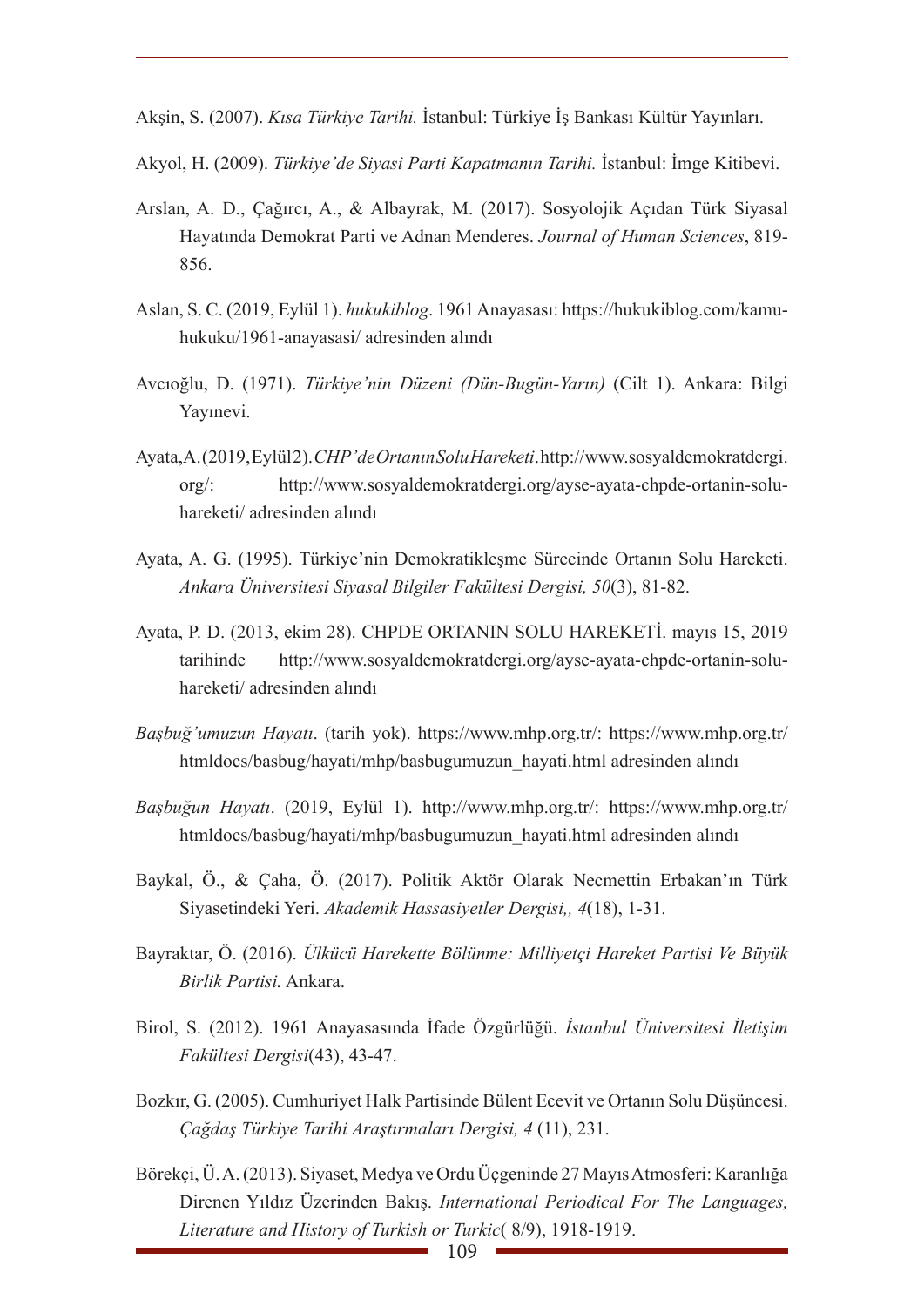- Bulut, S. (2009). Üçüncü Dönem Demokrat Parti İktidarı (1957-1960) Siyasi Baskılar ve Tahkikat Komisyonu. *Akademik Bakış Dergisi*, 125-145.
- Bülent Tanör. (1991). *İki Anayasa 1961 ve 1982* (2.baskı b.). İstanbul: Beta Yayınevi.
- Cinemre, L. E. (2009). *Ortanın Solu.* İstanbul: Türkiye İş Bankası Kültür Yayınları.
- *Cumhuriyet Döneminde Kurulan ve Kapanan Siyasi Partiler*. (tarih yok). http://www. tesav.org.tr/: http://www.tesav.org.tr/1923den-gunumuze-kadar-kurulan-vekapanan-siyasi-partiler/ adresinden alındı
- *Cumhuriyet'in "ilk darbesi"*. (2019). www.cumhuriyet.com.tr: http://www.cumhuriyet. com.tr/haber/diger/252626/Cumhuriyet in ilk darbesi .html adresinden alındı
- *Cumhuriyet'in "ilk darbesi"*. (2019). www.cumhuriyet.com.tr: http://www.cumhuriyet. com.tr/haber/diger/252626/Cumhuriyet\_in\_\_ilk\_darbesi\_.html adresinden alındıÇavuşoğlu, H. (2010). Anavatan Partisi İle Doğru Yol Partisi'nin Karşılaştırmalı Analizi. *Gaziantep Üniversitesi Sosyal Bilimler Dergisi*(9), 21-22.
- Çavuşoğlu, H. (2016). Süleyman Demirel'in siyasal Hayatı ve Kişisel Özellikleri. *Süleyman Demirel Üniversitesi İktisadi ve İdari Bilimler Fakültesi Dergisi, 21*(3), 1044.
- Çolak, M. (2016). *Bülent Ecevit.* İstanbul: İletişim Yayınları.
- Demirer, M. A. (2018). Londra'daki Üçlü Kıbrıs Konferansı ve 6 Eylül Olayları. *Kemalist-Demokrat Türkiye Dergisi*, 3-33.
- Dilipak, A. (1990). *Menderes Dönemi* (2.baskı b.). İstanbul: Beyan yayınları.
- Doğan, A. (1971). *Türkiye'nin Düzeni (Dün-Bugün-Yarın)* (Cilt 1). Ankara: Bilgi Yayınevi.
- Doğan, A. (1971). *Türkiye'nin Düzeni (Dün-Bugün-Yarın)* (Cilt 1). Ankara: Bilgi Yayınevi.
- Dunbay, S. (2016). 1961 Anayasası Perspektifinden Parlamenter Bağışıklıklar. *Türkiye Barolar Birliği Dergisi*(124), 156-158.
- Ecevit, B. (2008). *Demokratik Sol.* İstanbul: Türkiye İş Bankası Kültür Yayınları.
- Ecevit, B. (2009). *Ortanın Solu.* İstanbul: Türkiye İş Bankası Kültür Yayınları.
- Ecevit, B. (2019, Eylül 2). *Demokratik Sol*. https://www.scribd.com/: https://www. scribd.com/doc/296440647/Bulent-Ecevit-Demokratik-Sol adresinden alındı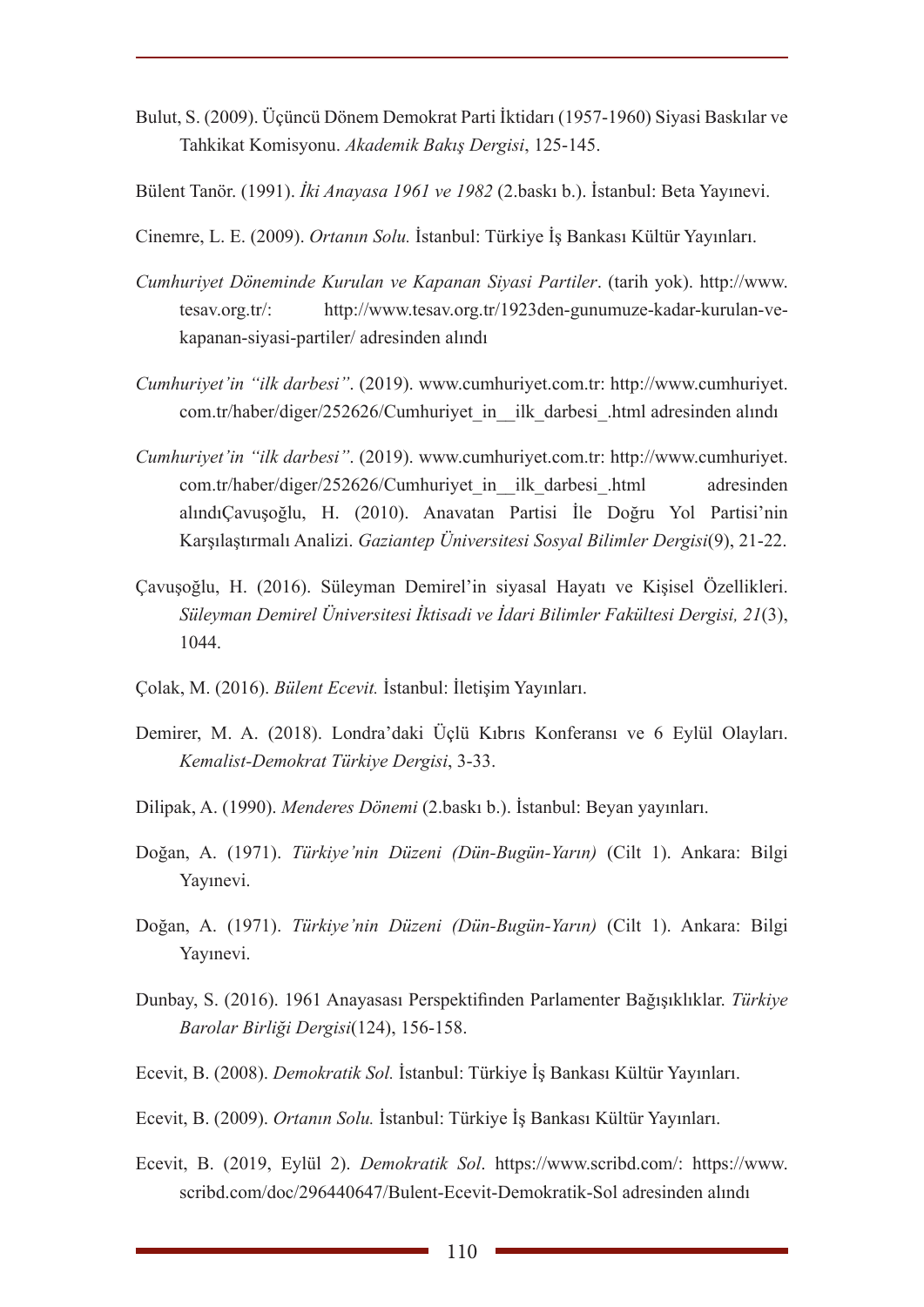- Ecevit, B. (tarih yok). *ORTANIN SOLU.* İstanbul, Beyoğlu: Türkiye İş Bankası Kültür Yayınları. mayıs 7, 2019 tarihinde https://dosya.co/cgi-bin/dl5.cgi/flno n77y52dag2ngas6qmb3cn32iij26j4qs6oycaiknono3sblypmn2p2gpyux6u6ga/ B%C3%BClent%20Ecevit%20-%20Ortan%C4%B1n%20Solu.pdf adresinden alındı
- Emiroğlu, A. (2011). 27 Mayıs 1960 İhtilali Ve Demokrat Parti'nin Tasfiyesi. *Selçuk Üniversitesi Kadınhanı Faik İçil Meslek Yüksekokulu Sosyal ve Teknik Araştırmalar Dergisi*(1), 15.
- Erdem, B., Duman, S., & Pehlivan, P. (2014). *27 Mayıs 1960 Darbesi Raporu.*
- Erdem, B., Duman, S., & Pehlivan, P. (2014). *27 Mayıs Kronolojisi.* İstanbul.
- Erdoğan, C. (2017). Cumhuriyet Halk Partisi'nin Tek Parti Dönemi Sonrası İdeolojik Evrimi: Özgürlükçü Muhalefet, Ortanın Solu Ve Demokratik Sol (1950-1980). *Akademik Sosyal Araştırmalar Dergisi*(53), 299.
- Erdoğan, T. (2017). Demokrasi Sürecinde Türkiye: 27 Mayıs'tan 12 Mart'a. *Sosyal Bilimler Araştırma Dergisi (KOUSBAD)*(6), 105.
- Esmer T. G. ( 2008). Propaganda, Söylem ve Sloganlarla Ortanın Solu. *Dokuz Eylül Üniversitesi Sosyal Bilimler Enstitüsü Dergisi, 10*(3 ), 77-80.
- Gökçe, A. F. (2013). Siyasi Partilerde Parti İçi Demokrasi ve Disiplin. *Akademik Araştırmalar ve Çalışmalar Dergisi*, 65.
- Göktepe C. (2012). *Türkiye'de 27 Mayıs Darbesi Sonrası İç ve Dış Siyasi Gelişmeler (1961-1964).* Ankara: Savaş Yayınevi.
- Göktürk, G. (2016). Siyasal Partilerin Doğuşu: Tarihsel ve Toplumsal Kökenleri. *Sosyoloji Konferansları* (s. 245-273). İstanbul: İstanbul Üniversitesi.
- Günal, M. (2018). ALPARSLAN TÜRKEŞ'İN TÜRK Dünyasına İlişkin Görüşleri. *TASAV SİYASET, HUKUK VE YÖNETİM ARAŞTIRMALARI MERKEZİ*(16), 1.
- Günver, G. & Akdağ, M. (2013). Çok Partili Yaşama Geçiş Sürecinde Adnan Menderes'in Aydın İlindeki Siyasi Faaliyetleri(1946-1950). *Çağdaş Türkiye Araştırmaları Dergisi*, 186-189.
- Haber, H. (2019, Mayıs 27). *27 Mayıs 1960 Darbesi yaşanan olaylar*. Hicret Haber: https://www.hicrethaber.com/27-mayis-1960-darbesi-yasanan-olaylar/12981/ adresinden alındı
- Akyol, A. (2009). 1960 Sonrasında Kurulan Siyasal Partiler . *Türkiye de Siyasi Parti*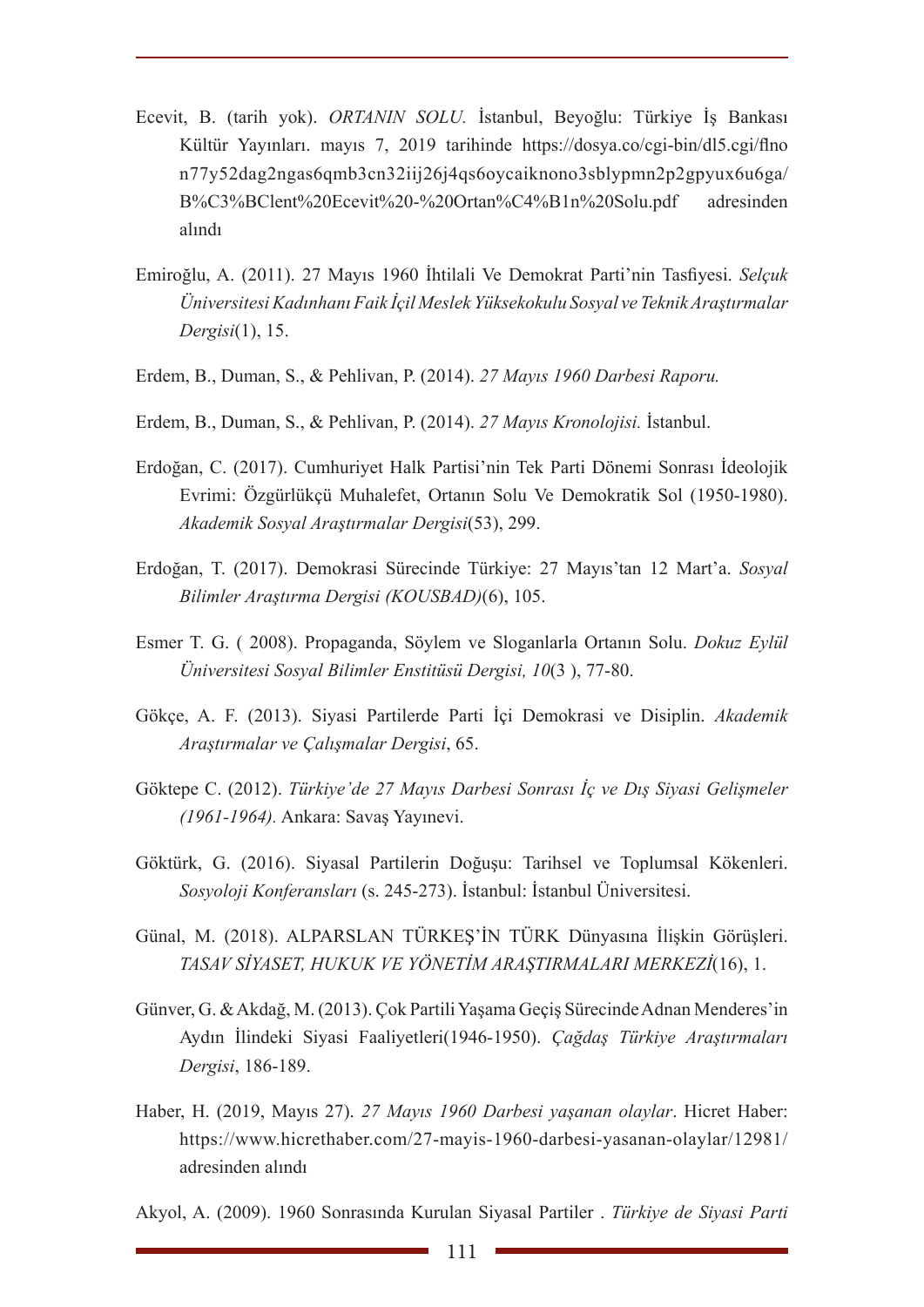*Kapatmanın Tarihi* (s. 358-367). içinde Ankara: İmge Kitabevi.

- Hüseyin, Akyol. (2009). 27 Mayıs tan 12 Mart ta -12 Mart tan 12 Eylül e. *Türkiye de Siyasi Parti Kapatmanın Tarihi* (1.Baskı b., s. 64-66). içinde Ankara: İmge Kitabevi.
- Akyol, H. (2009). Anayasa Mahkemesinin Kurulması. *Türkiye de Siyasi Parti Kapatmanın Tarihi* (s. 71-72). içinde Ankara: İmge Kitabevi.
- Akyol, H. (2009). *Türkiyede siyasi parti kapatmanın tarihi* (1.baskı b.). Ankara: İmge yayınevi.
- İlyas, T. & Sema, T. A. (2017). Adnan Menderes'in Yargılanması ve İdamı. *Akademik Bakış Dergisi*( 61), 67-69.
- İnan, S. (2002). *Muhalefette Adnan Menderes (1945-1950).* Isparta: Süleyman Demirel Üniversitesi Sosyal Bilimler Enstitüsü Tarih Anabilim Dalı.
- Kabasakal, M. (2013). *Türkiye'de Siyasal Partiler.* İstanbul: Es Yayınları.
- Karabakkal, H. (2019, Eylül 1). *Siyasal Liderlik ve Süleyman Demirel Örneği*. http:// tusside.tubitak.gov.tr/: http://tusside.tubitak.gov.tr/sites/images/hk - siyasal liderlik ve suleyman demirel ornegi-tr.pdf adresinden alındı
- Karabakkal, H. (2018). *Siyasal Liderlik ve Süleyman Demirel Örneği Analiz ve Değerlendirme.* mayıs 16, 2019 tarihinde http://tusside.tubitak.gov.tr/sites/images/ hk - siyasal\_liderlik\_ve\_suleyman\_demirel\_ornegi-tr.pdf adresinden alındı
- Karakoç, E. (1988). Kenan Evren. İstanbul: Türkiye Diyanet Vakfı İslam Ansiklopedisi.
- Karakoç, E. (2016). Kenan Evren . *TDVİA* (s. 428-431). içinde istanbul.
- Kutay, C. (1982). *Celal Bayar'ın Yazmadığı ve Yazmayacağı: Üç Devirden Hakikatler.* İstanbul: Alioğlu Yayınevi.
- *Necmettin Erbakan Kimdir?* (2009). https://www.erbakan.edu.tr/: https://www.erbakan. edu.tr/s/erbakan adresinden alındı
- Özbudun, E. (2014). *Türkiye'de Demokratikleşme Süreci.* İstanbul: Bilgi Üniversitesi Yayınları.
- Özgen, A. F. (2007). *Cumhuriyet Döneminde Celal Bayar'ın Siyasi ve İktisadi Faaliyetleri (1923-27 Mayıs 1960).* İstanbul: Marmara Üniversitesi.

Özgen, İ. F. (2007). *Cumhuriyet Dönemi Celal Bayar'ın Siyasi ve İktisadi Faaliyetleri*